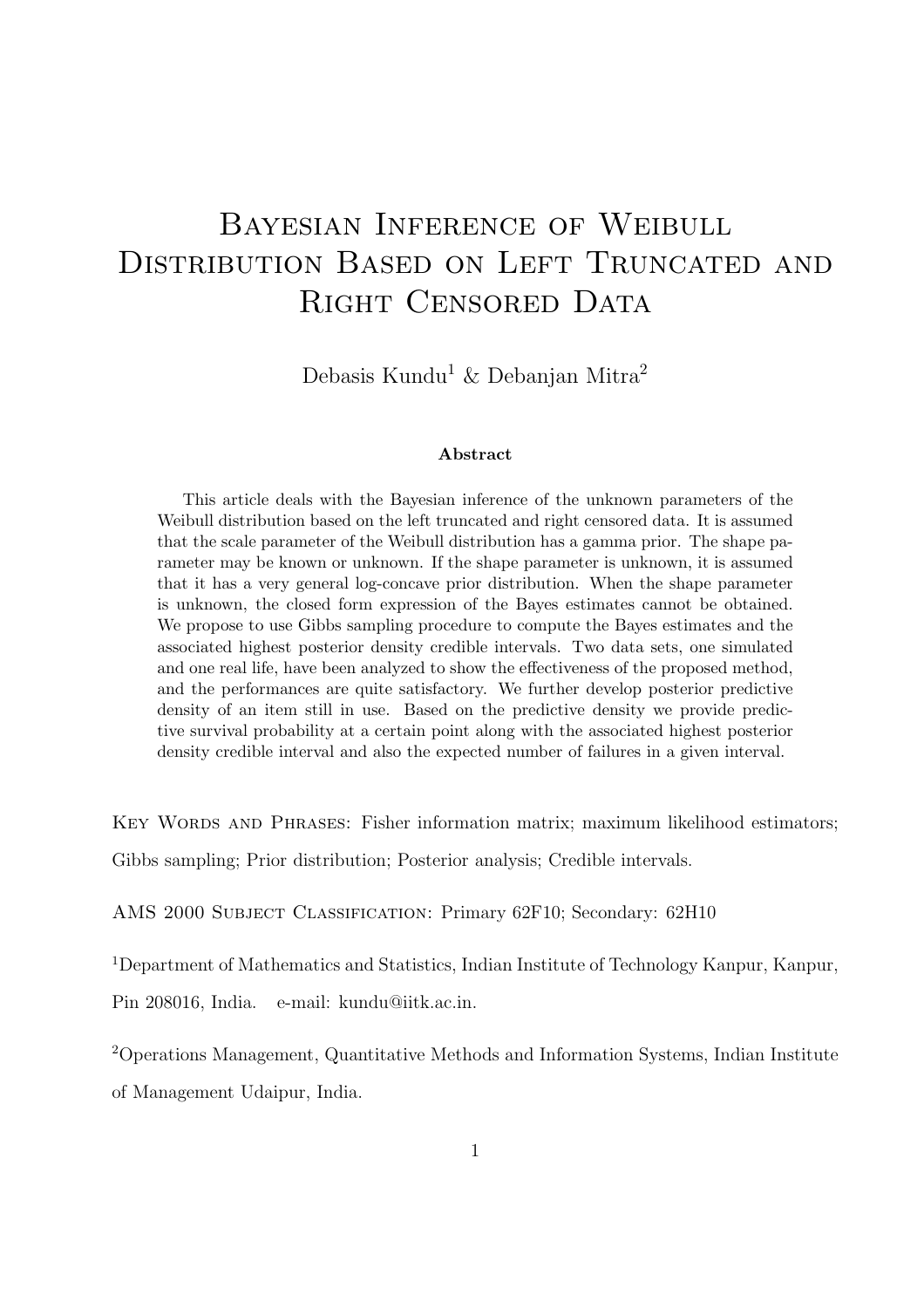### 1 INTRODUCTION

The problem was mainly motivated from an example provided in Hong et al. (2009). The problem has been stated as follows. There are approximately 150,000 high-voltage power transformers in service in different parts of U.S. These transformers have been installed at different times in the past, and the failure times of the these transformers are random in nature. Naturally for the transformers which are still in service, the prediction of the remaining life of any transformer and also the expected number of failures within a given interval are two important issues.

The energy company started careful record keeping in 1980. The complete information of the lifetime of the transformers installed after 1980 are available. The information on transformers installed before 1980 and failed after 1980 are also available. Although, no information on units which were installed before 1980 and also failed before 1980, is available. The authors analyzed the data based on the assumption that the lifetime distribution of the transformers follow a two-parameter Weibull distribution. They obtained the maximum likelihood estimators (MLEs) of the unknown parameters, and mentioned that the twoparameter Weibull distribution provided an excellent fit to the data set.

Recently Balakrishnan and Mitra (2012) considered the same problem and provided a detailed analysis of the model. In this connection, see also Balakrishnan and Mitra (2011, 2013, 2014). They proposed to use the expectation maximization (EM) algorithm to compute the MLEs of the unknown parameters and also provided the confidence intervals of the unknown parameters based on the missing information principle. They had performed extensive simulations experiments to observe the behavior of the proposed EM algorithm. It is observed that if the truncation proportion is high, and the sample size is not very large then the EM algorithm may not converge. Moreover, in some instances, the EM algorithm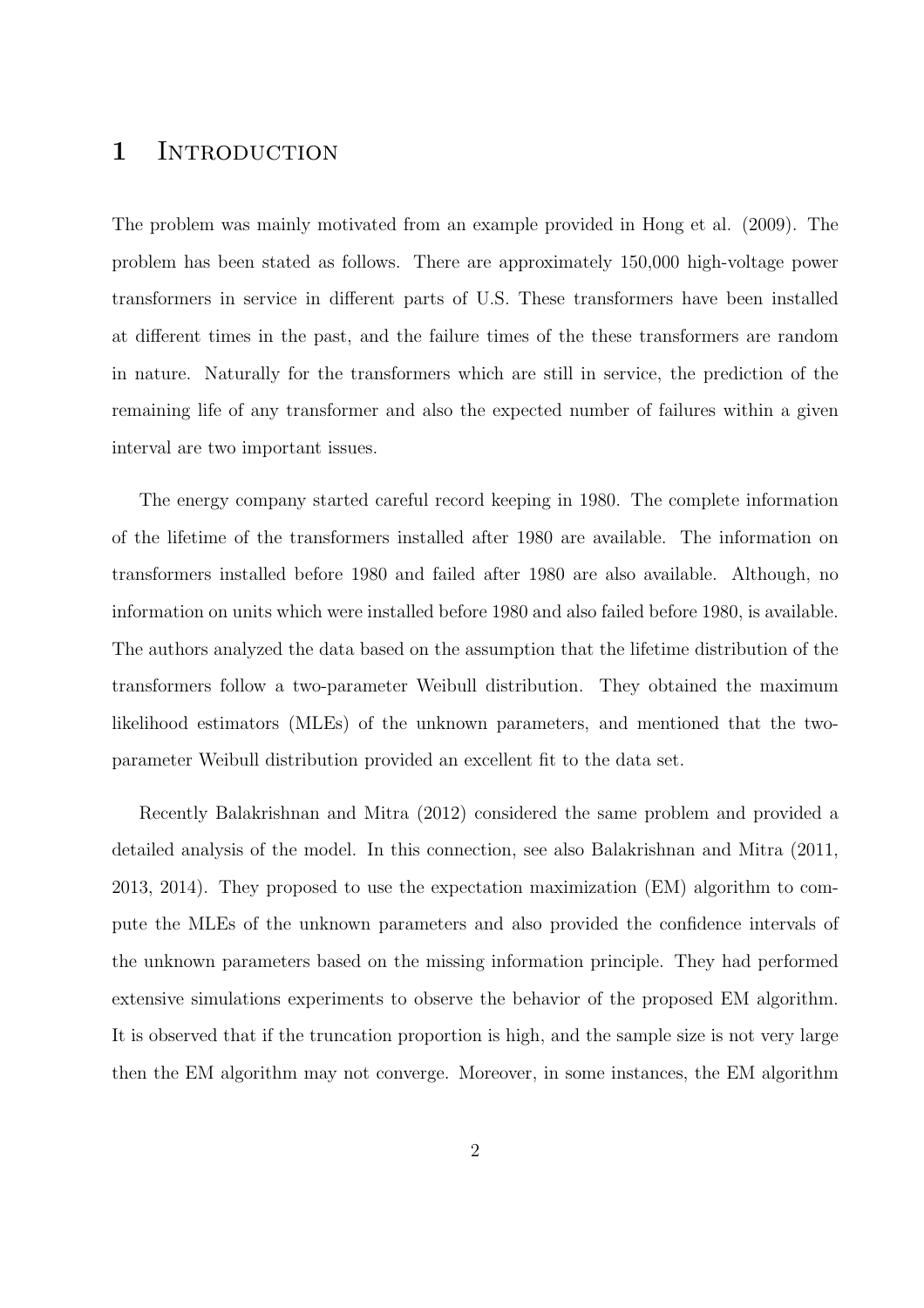provides highly biased estimates, and based on the biased estimates, the observed Fisher information matrix may produce negative variances of the MLEs. Hence, the MLEs can be misleading sometime.

Due to these reasons, it seems Bayesian inference is a reasonable alternative. Here, the data obtained are left truncated and right censored. We consider the Bayesian inference of the above mentioned problem. It is assumed that the lifetime of the units have a Weibull distribution with probability density function (PDF)

$$
f(t; \alpha, \lambda) = \begin{cases} \alpha \lambda t^{\alpha - 1} e^{-\lambda t^{\alpha}} & \text{if } t > 0 \\ 0 & \text{if } t \le 0. \end{cases}
$$
 (1)

Here  $\alpha > 0$  and  $\lambda > 0$  are the shape and scale parameters, respectively. From now on the Weibull distribution with the PDF (1) will be denoted by  $WE(\alpha, \lambda)$ 

For developing the Bayesian inference on the parameters of the lifetime distribution, we need to make some assumptions on the prior distribution. If the shape parameter  $\alpha$  is known, the natural choice on the scale parameter  $\lambda$  is the conjugate prior. In this case the Bayes estimate of the scale parameter can be obtained in explicit form. If the shape parameter is not known, the continuous conjugate prior on  $\alpha$  does not exist, see for example Kaminskiy and Krivtson (2005). In this case we use the same conjugate prior on  $\lambda$ , even when  $\alpha$ was unknown. No specific prior on  $\alpha$  is assumed. It is assumed that the prior on  $\alpha$  has a support on  $(0, \infty)$  and it has a log-concave PDF. It may be mentioned that many well-known distributions, like normal, gamma, Weibull, log-normal may have log-concave PDFs. The Weibull distribution is one of the most commonly used distribution in reliability of lifetime analysis. It thus have been widely studied even in the Bayesian framework. Interested readers are referred to Erto (1980), Berger and Sun (1993), Hamada et al. (2008), Kundu (2008), Pradhan and Kundu (2014), and the references cited therein.

It is observed that when the shape parameter is known, the Bayes estimate of the scale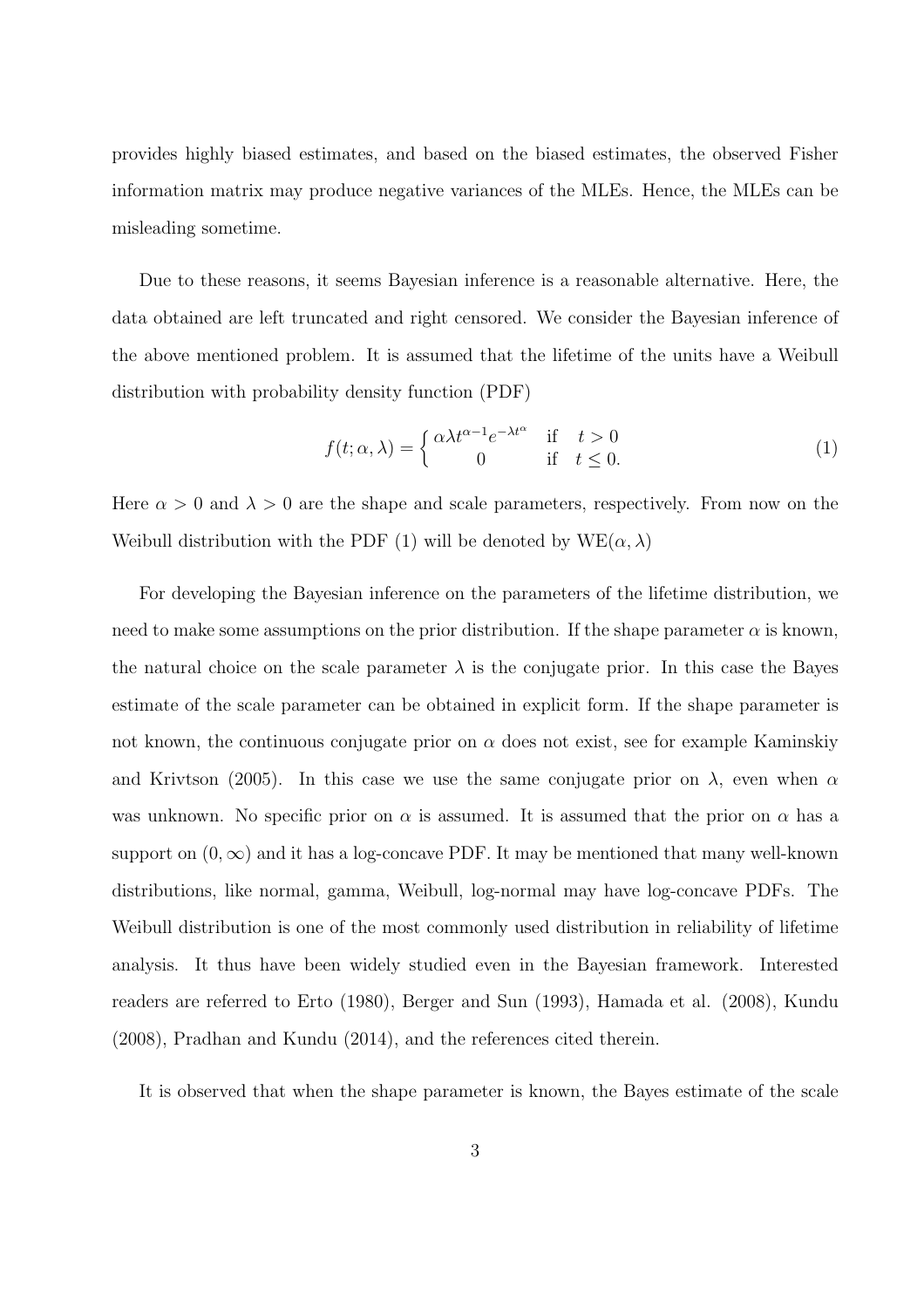parameter and the associated credible interval can be obtained in explicit form. If the shape parameter is unknown, the Bayes estimates of the unknown parameters cannot be obtained in closed form. We propose to use Gibbs sampling technique to compute the Bayes estimates and the associated highest posterior density (HPD) credible intervals of the unknown parameters. We also consider the prediction distribution of the remaining lifetime of an item, which has not yet failed. Based on the predictive distribution, we obtain the predictive survival probability at a future time point of an unit which has not yet failed, and also compute the associated HPD credible interval based on Gibbs sampling technique. We further compute the expected number of units failing in each future interval of time. The analysis of two data sets, one simulated and one real life, are performed to observe the behavior and the effectiveness of the proposed method. The performances are quite satisfactory.

Rest of the paper is organized as follows. In Section 2, we provide the problem formulation and necessary assumptions. Bayes estimates and the associated credible intervals are provided in Section 3. In Section 4, the analysis of two data sets have been presented. Prediction issues are discussed in Section 5. Finally, we conclude the paper in Section 6.

# 2 PROBLEM FORMULATION AND ASSUMPTIONS

Items are put on a test at different time points. Let the effective lifetime of an item be denoted by a random variable T. For each item there is one pre fixed time point  $\tau_L$ , and the failure time of an item is observable only if  $T > \tau_L$ . Note that  $\tau_L$  may depend on the item, and an item may be put on test after  $\tau_L$ . If an item has been put on a test before  $\tau_L$  and it has not failed till  $\tau_L$ , or if it has been put on a test after  $\tau_L$ , it may be censored at  $\tau_R > \tau_L$ . The information regarding an item is available only if it fails after  $\tau_L$ , or it is being censored after  $\tau_L$ . Therefore, the information regarding the number of failures before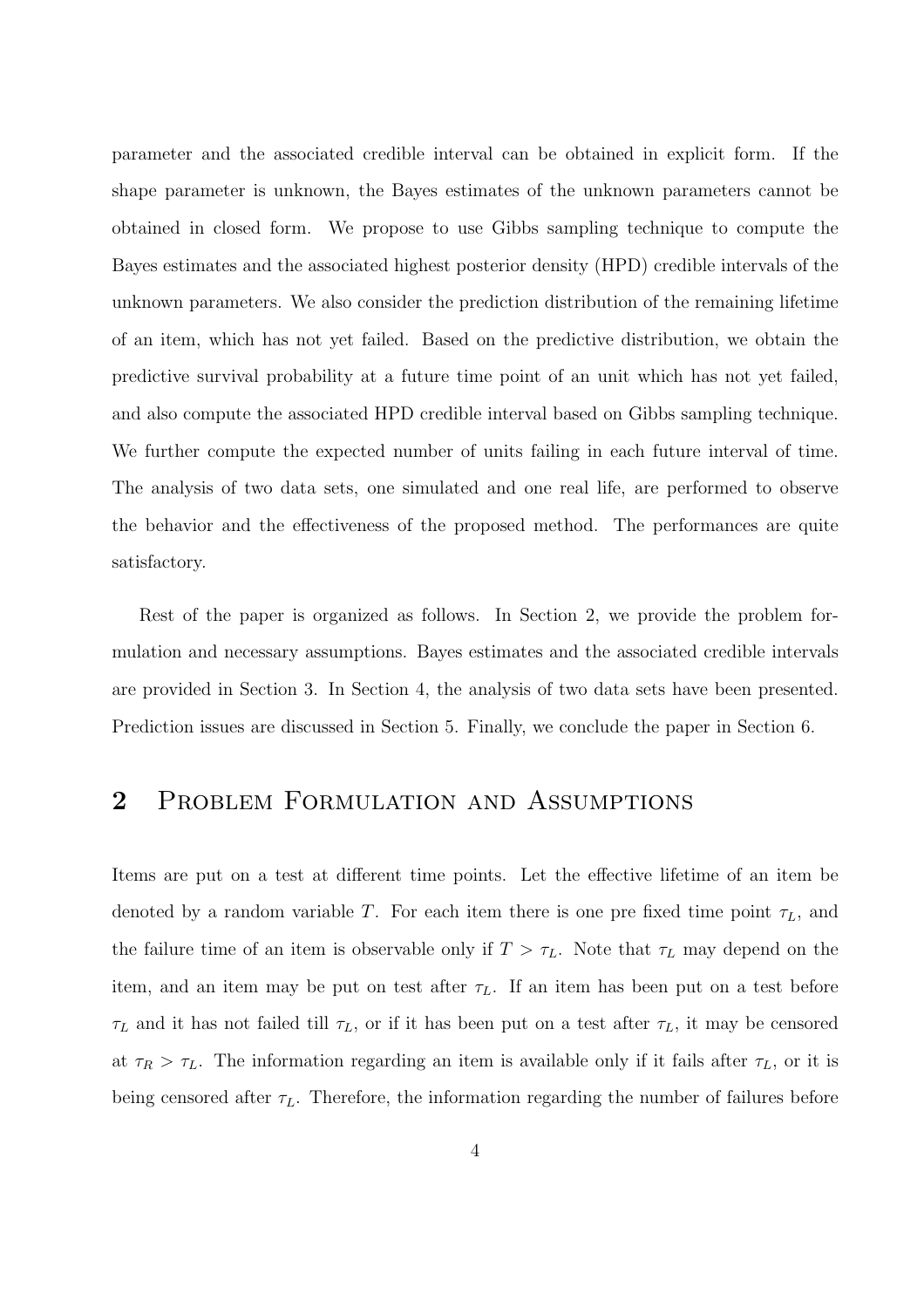the left truncation point is not available.

We use the following notations in this paper. Let  $T_i$  denote the lifetime random variable of the *i*-th item, and  $t_i$  denote the corresponding observed value. Let  $\delta_i$  denote the censoring indicator, *i.e.*  $\delta_i$  is 0 if the *i*-th observation is censored, and 1, if the *i*-th item is not censored, and  $\tau_{iL}$  denote the left truncation time. Moreover, let  $\nu_i$  denote the truncation indicator of the *i*-th item, *i.e.*  $\nu_i$  is 0, if an observation is truncated, and 1, if it is not truncated. Let  $S_1$ and  $S_2$  be two index sets. If  $i \in S_1$ , it implies that the *i*-th unit has been put into test after  $\tau_{iL}$ , and if  $i \in S_2$ , it means *i*-th unit has been put into test before  $\tau_{iL}$ , but it has survived till  $\tau_{iL}$ . We further denote  $S = S_1 \cup S_2$ , *i.e.* the set of items about which information is available.

If  $f(t; \theta)$  and  $F(t; \theta)$  denote the probability density function (PDF) and cumulative distribution function (CDF) of T, respectively, then based on the observations  $\{(t_i, \delta_i); i \in$ S}, the likelihood function becomes

$$
L(\boldsymbol{\theta}) = \prod_{i \in S} \{f(t_i; \boldsymbol{\theta})\}^{\delta_i \nu_i} \{1 - F(t_i; \boldsymbol{\theta})\}^{(1 - \delta_i) \nu_i} \left\{ \frac{f(t_i; \boldsymbol{\theta})}{1 - F(\tau_{iL}; \boldsymbol{\theta})} \right\}^{\delta_i (1 - \nu_i)} \left\{ \frac{1 - F(t_i; \boldsymbol{\theta})}{1 - F(\tau_{iL}; \boldsymbol{\theta})} \right\}^{(1 - \delta_i)(1 - \nu_i)}
$$
  

$$
= \prod_{i \in S_1} \{f(t_i; \boldsymbol{\theta})\}^{\delta_i} \{1 - F(t_i; \boldsymbol{\theta})\}^{1 - \delta_i} \times \prod_{i \in S_2} \left\{ \frac{f(t_i; \boldsymbol{\theta})}{1 - F(\tau_{iL}; \boldsymbol{\theta})} \right\}^{\delta_i} \left\{ \frac{1 - F(t_i; \boldsymbol{\theta})}{1 - F(\tau_{iL}; \boldsymbol{\theta})} \right\}^{1 - \delta_i}
$$
(2)

In this paper it is assumed that T follows  $(\sim)$  WE $(\alpha, \lambda)$ , therefore, based on the observations  $\{(t_i, \delta_i, \nu_i); i = 1, \ldots, n\}$ , and with the associated  $\tau_{iL}$ , the log-likelihood function becomes

$$
L(\alpha, \lambda | Data) = \prod_{i \in S_{11}} \alpha \lambda t_i^{\alpha - 1} e^{-\lambda t_i^{\alpha}} \times \prod_{i \in S_{10}} e^{-\lambda t_i^{\alpha}} \times \prod_{i \in S_{21}} \alpha \lambda t_i^{\alpha - 1} e^{-\lambda (t_i^{\alpha} - \tau_{iL}^{\alpha})} \times \prod_{i \in S_{20}} e^{-\lambda (t_i^{\alpha} - \tau_{iL}^{\alpha})}.
$$
 (3)

Here  $S_{11} = \{i; i \in S_1, \delta_i = 1\}, S_{10} = \{i; i \in S_1, \delta_i = 0\}, S_{21} = \{i; i \in S_2, \delta_i = 1\},$  $S_{20} = \{i; i \in S_2, \delta_i = 0\}$ . We denote the number of elements in  $S_{11}$ ,  $S_{10}$ ,  $S_{21}$  and  $S_{20}$  as  $n_{11}$ ,  $n_{10}, n_{21}, n_{20}$ , respectively and  $n = n_{11} + n_{10} + n_{21} + n_{20}$ ,  $m = n_{11} + n_{21}$ . Further we denote  $S_c = S_{11} \cup S_{21}$  and note that  $S_2 = S_{21} \cup S_{20}$ . With these notations, (3) becomes

$$
L(\alpha, \lambda | Data) = \alpha^m \lambda^m \times \prod_{i \in S_c} t_i^{\alpha - 1} \times e^{-\lambda (\sum_{i \in S} t_i^{\alpha} - \sum_{i \in S_2} \tau_{iL}^{\alpha})}.
$$
 (4)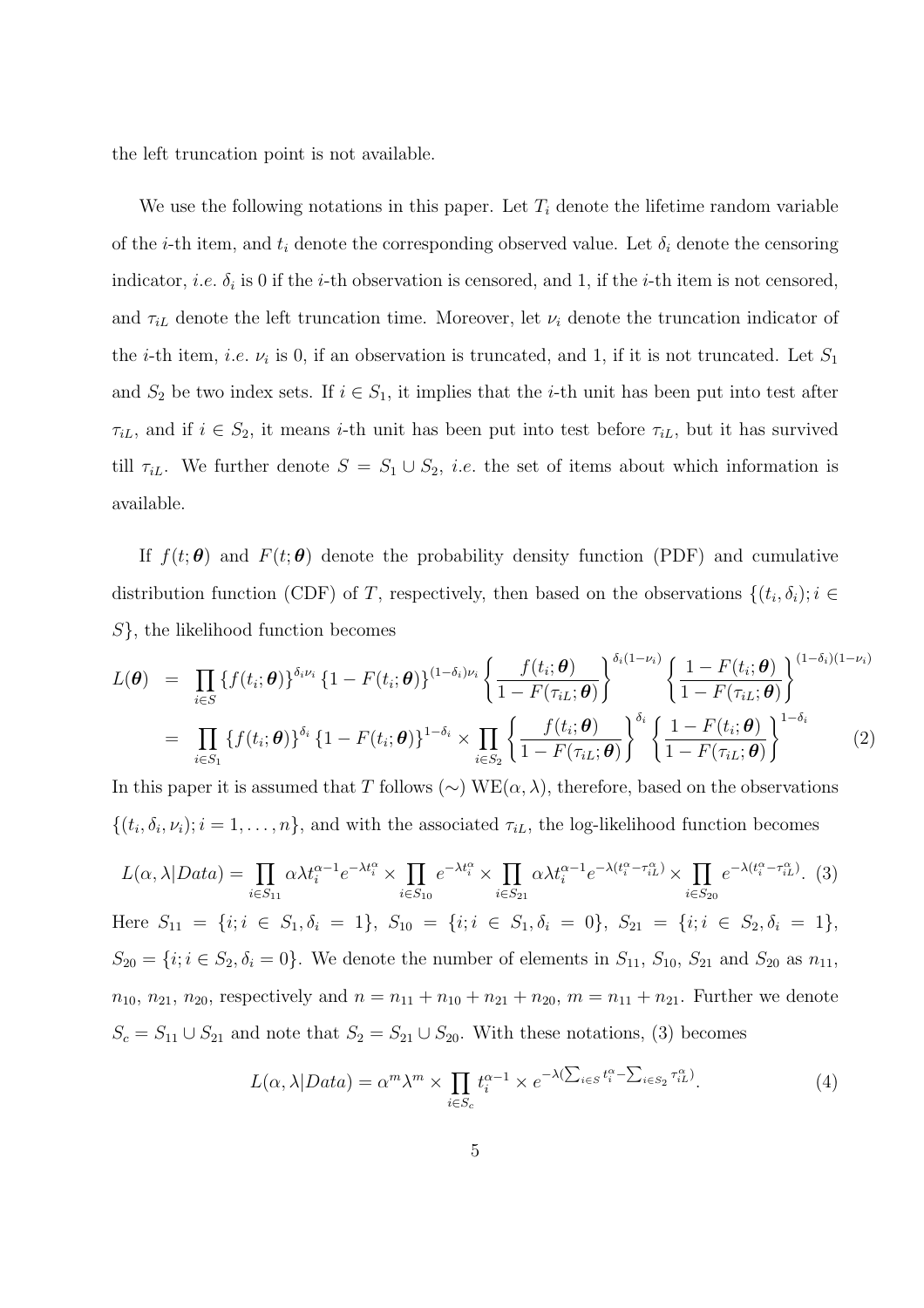### 2.1 PRIOR INFORMATION

When the shape parameter  $\alpha$  is known, the scale parameter has a conjugate gamma prior. It is assumed that the prior distribution of  $\lambda \sim \text{Gamma}(a, b)$ , with the following PDF

$$
\pi_1(\lambda|a,b) = \begin{cases} \frac{b^a}{\Gamma(a)} \lambda^{a-1} e^{-b\lambda} & \text{if } \lambda > 0\\ 0 & \text{if } \lambda \le 0, \end{cases}
$$
 (5)

with the hyperparameters a and b. Here a is the shape parameter and b is the scale parameter of the gamma distribution. The mean and variance of Gamma $(a, b)$  are  $a/b$  and  $a/b^2$ , respectively.

When the shape parameter is also unknown, it is known that the joint conjugate priors do not exist. Following the approach of Berger and Sun (1993) and Kundu (2008), it is assumed that the scale parameter  $\lambda$  has the same prior as in (5). No specific form on the prior  $\pi_2(\alpha)$ on  $\alpha$  is assumed here. It is assumed that  $\pi_2(\alpha)$  has a support on  $(0, \infty)$ , it has a log-concave PDF, and it is independent of  $\lambda$ . The assumption of prior which has log-concave PDF is not very uncommon in the statistical literature. Several well-known distributions have log-concave PDF. For example, Weibull, gamma or generalized exponential distributions, when the corresponding shape parameter is greater than one, or log-normal distribution have log-concave PDF. Note that for computing the Bayes estimates, and the associated credible intervals, we need to assume specific form on  $\pi_2(\alpha)$ , which may depend on some hyperparameters. The details will be provided later.

# 3 Bayes Estimates and Credible Intervals

In this section, we consider the Bayes estimates of the unknown parameters, and also construct the associated credible intervals. We mainly consider squared error loss (SEL) function, although any other loss function also can be easily incorporated. We consider two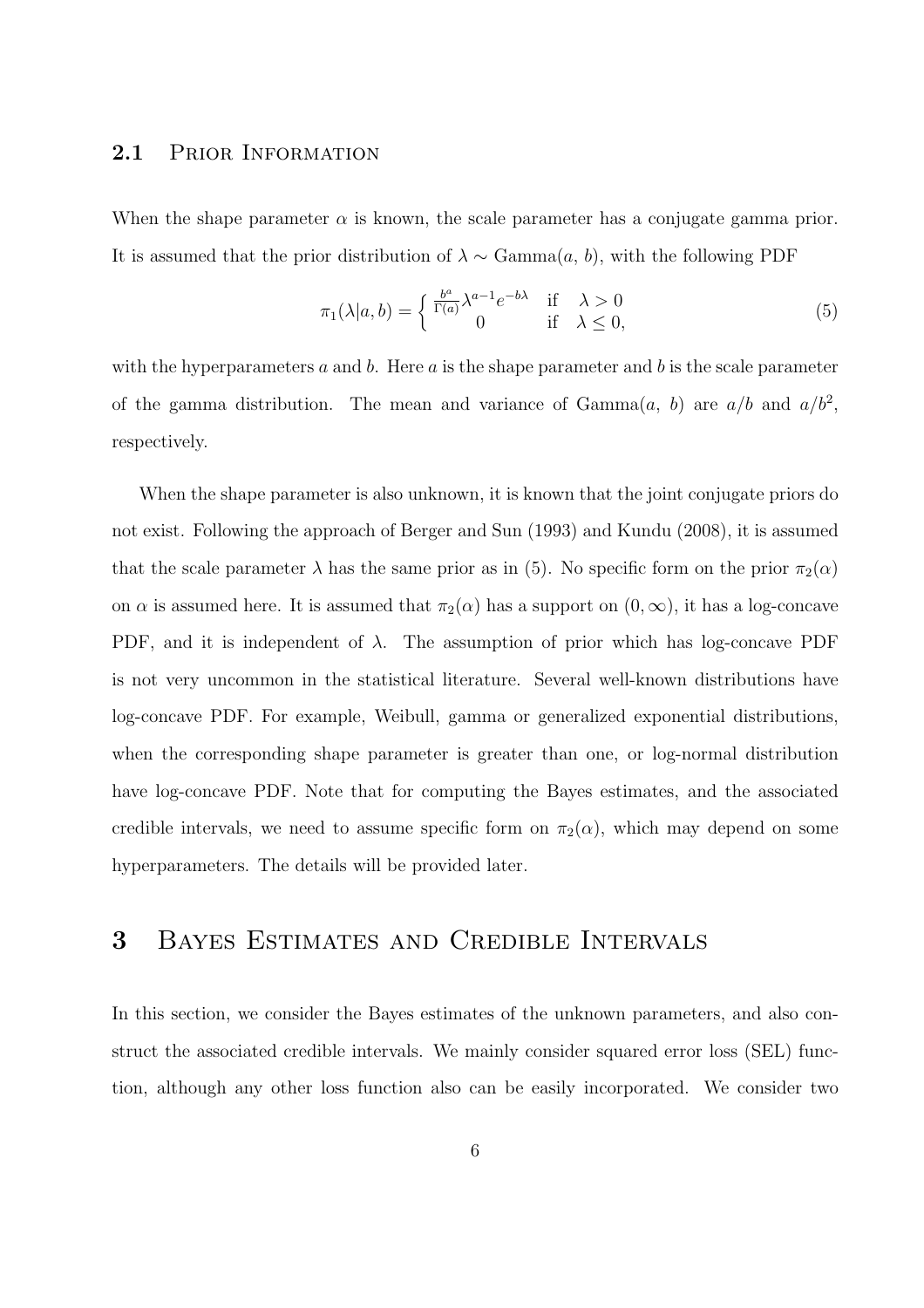cases separately, namely when the (a) shape parameter is known and (b) shape parameter is unknown.

### 3.1 SHAPE PARAMETER KNOWN

In this case based on the prior distribution on  $\lambda$  as in (5), and from the likelihood function (3), the posterior distribution of  $\lambda$  can be written as

$$
\pi(\lambda|\alpha, data) \propto \lambda^{a+m-1} e^{-\lambda(b+\sum_{i \in S} t_i^{\alpha} - \sum_{i \in S_2} \tau_{iL}^{\alpha})}.
$$
 (6)

Therefore, the Bayes estimate of  $\lambda$  under the SEL function becomes

$$
\widehat{\lambda} = \frac{a+m}{b+\sum_{i \in S} t_i^{\alpha} - \sum_{i \in S_2} \tau_{iL}^{\alpha}}.
$$
\n(7)

Since  $\lambda$  follows a posteriori gamma distribution, symmetric credible interval can be obtained in terms of incomplete gamma function. If  $a$  is an integer, then chi-squared table can be used to construct symmetric credible interval of  $\lambda$ . In general Gibbs sampling technique also can be used to construct HPD credible interval of  $\lambda$ , details will be provided in the next section.

### 3.2 Shape Parameter Unknown

In this case we consider the case when both the parameters are unknown. In this case based on the independent priors  $\pi_1(\lambda|a, b)$  and  $\pi_2(\alpha)$ , the posterior distribution of  $\alpha$  and  $\lambda$  given the data can be written as

$$
\pi(\alpha, \lambda|data) = \frac{L(\alpha, \lambda|data)\pi_1(\lambda)\pi_2(\alpha)}{\int_0^\infty \int_0^\infty L(\alpha, \lambda|data)\pi_1(\lambda)\pi_2(\alpha)d\alpha d\lambda}.
$$
\n(8)

Therefore, the Bayes estimate of any function of  $\alpha$  and  $\lambda$ , say  $g(\alpha, \lambda)$ , under SEL function, can be obtained as

$$
\widehat{g}_B(\alpha,\lambda) = \frac{\int_0^\infty \int_0^\infty g(\alpha,\lambda)L(\alpha,\lambda|data)\pi_1(\lambda)\pi_2(\alpha)d\alpha d\lambda}{\int_0^\infty \int_0^\infty L(\alpha,\lambda|data)\pi_1(\lambda)\pi_2(\alpha)d\alpha d\lambda}.\tag{9}
$$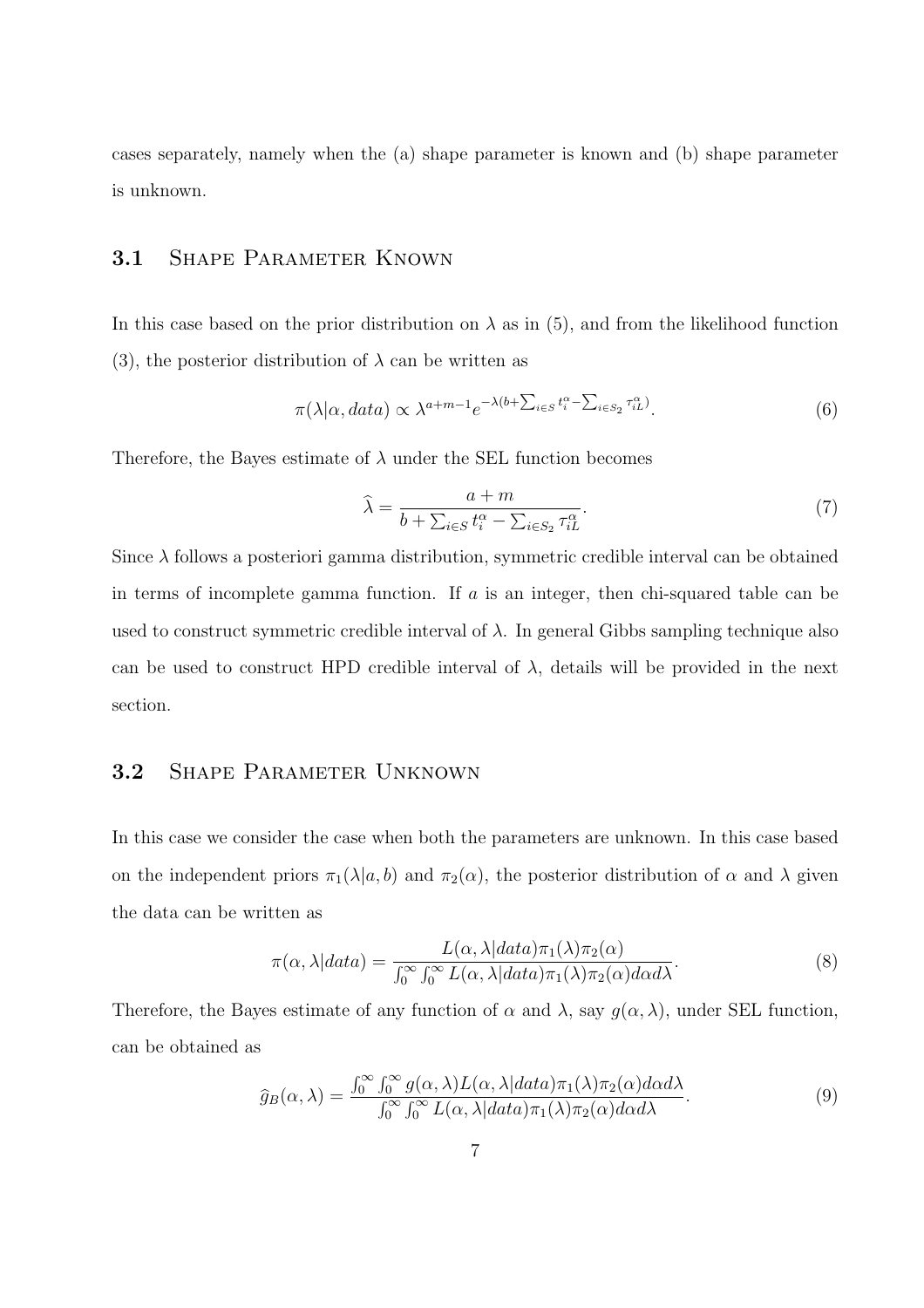It is immediate that except for trivial cases, even if  $\pi_2(\alpha)$  is completely known  $\hat{g}_B(\alpha, \lambda)$ cannot be obtained analytically. We propose to use the following two approximation to compute the Bayes estimate and the associated credible interval.

#### 3.2.1 GIBBS SAMPLING PROCEDURE

In this section we propose to use Gibbs sampling procedure under certain restrictions on the data sequence, to compute the Bayes estimates of the unknown parameters, and also to compute the associated credible intervals. A posteriori, the conditional distribution of λ given α and data has already been obtained as  $Gamma(a + m, b + \sum_{i \in S} t_i^{\alpha} - \sum_{i \in S_2} \tau_{iL}^{\alpha}).$ Therefore, the posterior density function of  $\alpha$  given the data can be written as

$$
\pi(\alpha|data) \propto \pi_2(\alpha)\alpha^m \prod_{i \in S_c} t_i^{\alpha-1} \times \frac{1}{(b + \sum_{i \in S} t_i^{\alpha} - \sum_{i \in S_2} \tau_{iL}^{\alpha})^{a+m}}.
$$
\n(10)

,

П

The following result will be useful for further development

THEOREM 1: If

$$
u(\alpha) = \left(\sum_{i \in S} t_i^{\alpha} (\ln t_i)^2 - \sum_{i \in S_2} \tau_{iL}^{\alpha} (\ln \tau_{iL})^2\right) \times \left(b + \sum_{i \in S} t_i^{\alpha} - \sum_{i \in S_2} \tau_{iL}^{\alpha}\right) - \left(\sum_{i \in S} t_i^{\alpha} \ln t_i - \sum_{i \in S_2} \tau_{iL}^{\alpha} \ln \tau_{iL}\right)^2
$$
\n(11)

and for all  $\alpha > 0$ ,  $u(\alpha) \geq 0$ , then  $\pi(\alpha|data)$  is log-concave.

PROOF: See in the Appendix.

Therefore, if the data sequence satisfies the condition (11), then using the idea of Geman and Geman (1984), we can use the following procedure to compute the Bayes estimates and also compute the associated credible intervals.

#### ALGORITHM 1:

STEP 1: Generate  $\alpha_1$  from the log-concave PDF (10) using the method proposed by Devroye (1984). Alternatively, the approximation proposed by Kundu (2008) also can be used to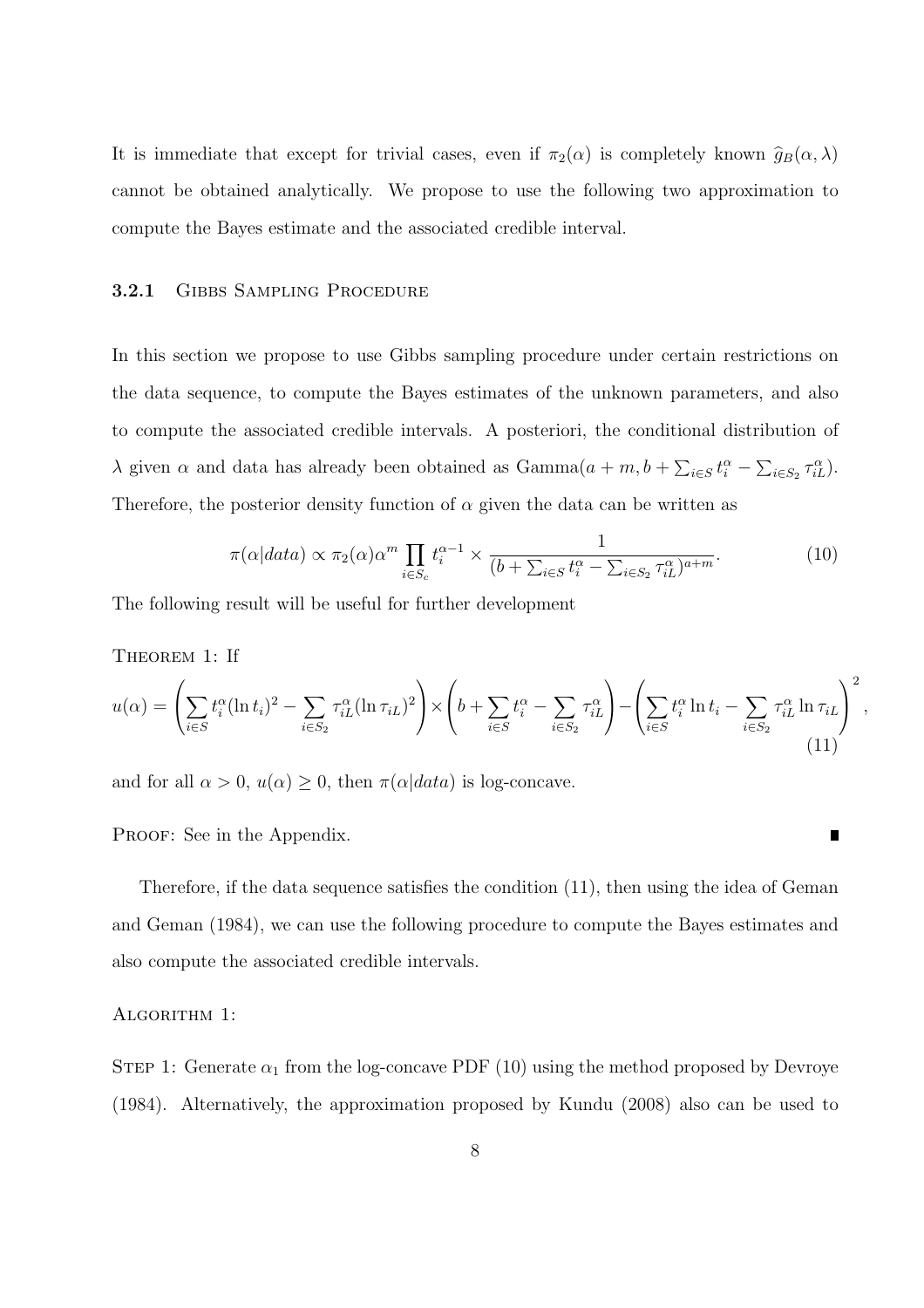generate  $\alpha_1$ .

STEP 2: Generate  $\lambda_1 \sim \text{Gamma}((a+m, b+\sum_{i \in S} t_i^{\alpha} - \sum_{i \in S_2} \tau_{iL}^{\alpha})$ 

STEP 3: Repeat Step 1 and Step 2, M times, and generate  $(\alpha_1, \lambda_1), \ldots, (\alpha_M, \lambda_M)$ .

STEP 4: Obtain the Bayes estimates of  $\alpha$  and  $\lambda$  with respect to SEL function as

$$
\widehat{\alpha}_{BG} = \frac{1}{M} \sum_{k=1}^{M} \alpha_k \quad \text{and} \quad \widehat{\lambda}_{BG} = \frac{1}{M} \sum_{k=1}^{M} \lambda_k,
$$

respectively.

STEP 5: To compute  $100(1-2\beta)\%$  highest posterior density (HPD) credible intervals of  $\alpha$ and  $\lambda$ , order  $\alpha_1, \ldots, \alpha_M$  and  $\lambda_1, \ldots, \lambda_M$ , as follows:  $\alpha_1 < \ldots < \alpha_M$  and  $\beta_1 < \ldots < \beta_M$ . Then construct  $100(1 - 2\beta)\%$  credible intervals of  $\alpha$  and  $\lambda$  for  $j = 1, \ldots, M$ , as

$$
(\alpha_{[j\beta]}, \alpha_{[j(1-\beta)]}) \quad \text{ and } \quad (\lambda_{[j\beta]}, \lambda_{[j(1-\beta)]}),
$$

respectively. Where  $[x]$  denotes the maximum integer less than or equal to x. Hence the HPD credible interval can be obtained by choosing that interval which has the shortest length.

#### 3.2.2 Importance Sampling

In this section we propose to use importance sampling technique to compute the Bayes estimate and the associated credible interval of  $g(\alpha, \lambda)$  a function of the unknown parameters, when the data sequence does not satisfy the condition (11). We rewrite the posterior density function of  $\alpha$ , (10), as follows:

$$
\pi(\alpha|data) = k\pi_2(\alpha)\alpha^m \prod_{i \in S_c} t_i^{\alpha - 1} \times \frac{1}{(b + \sum_{i \in S} t_i^{\alpha})^{a + m}} \times h(\alpha),\tag{12}
$$

where

$$
h(\alpha) = \left(\frac{b + \sum_{i \in S} t_i^{\alpha}}{b + \sum_{i \in S} t_i^{\alpha} - \sum_{i \in S_2} \tau_{iL}^{\alpha}}\right)^{a+m}
$$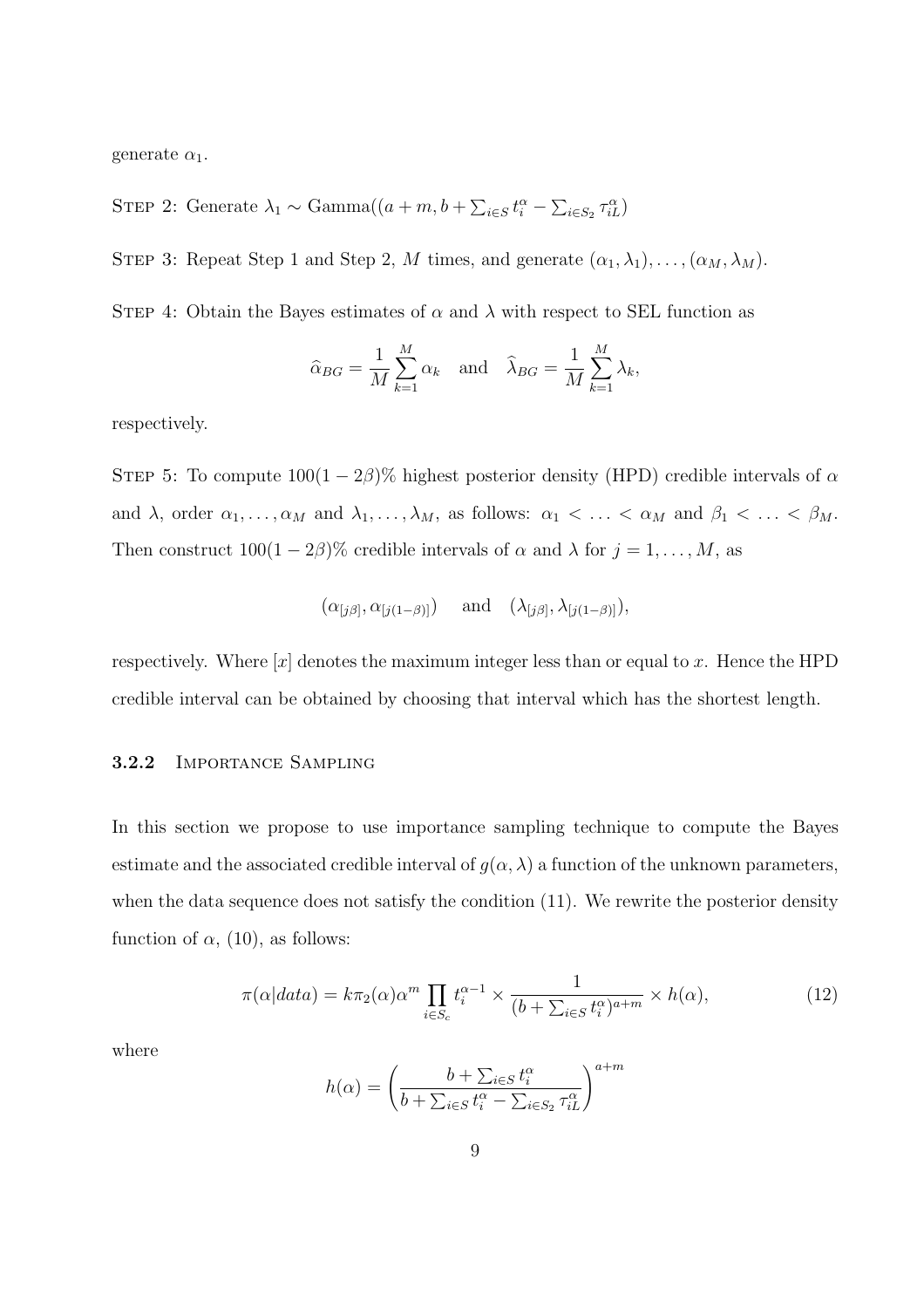and k is the normalizing constant.

The following result will be useful for further development.

THEOREM 2: If we define,

$$
\pi_1(\alpha|data) \propto \pi_2(\alpha)\alpha^m \prod_{i \in S_c} t_i^{\alpha-1} \times \frac{1}{(b + \sum_{i \in S} t_i^{\alpha})^{a+m}},\tag{13}
$$

then  $\pi_1(\alpha|data)$  is log-concave.

PROOF: The proof can be obtained along the same line as the proof of Theorem 1, hence it is omitted..  $\blacksquare$ 

The following algorithm can be used to compute Bayes estimate and also to construct the associated credible interval of  $g(\alpha, \lambda)$ .

#### ALGORITHM 2:

Step 1: Generate  $\alpha_1 \sim \pi_1(\alpha|data)$  using the method proposed by Devroye (1984). Alternatively, the approximation proposed by Kundu (2008) also can be used to generate  $\alpha_1$ .

STEP 2: Generate  $\lambda_1 \sim \text{Gamma}(a+m, b+\sum_{i \in S} t_i^{\alpha} - \sum_{i \in S_2} \tau_{iL}^{\alpha}).$ 

STEP 3: Repeat Step 1 and Step 2, M times, and generate  $(\alpha_1, \lambda_1), \ldots, (\alpha_M, \lambda_M)$ .

STEP 4: A simulation-consistent estimator Bayes estimator of  $g(\alpha, \lambda)$  can be obtained as

$$
\widehat{g}_{BI} = \frac{\sum_{i=1}^{M} g(\alpha_i, \lambda_i) h(\alpha_i)}{\sum_{j=1}^{M} h(\alpha_j)}.
$$

STEP 5: Now to construct a  $100(1-\gamma)\%$  HPD credible interval of  $g(\alpha, \lambda)$ , first let us denote

$$
g_i = g(\alpha_i, \lambda_i)
$$
 and  $w_i = \frac{h(\alpha_i)}{\sum_{j=1}^M h(\alpha_i)}$ ; for  $i = 1, ..., M$ .

Rearrange  $\{(g_1, w_1), \ldots, (g_M, w_M)\}\$ as  $\{(g_{(1)}, w_{[1]}), \ldots, (g_{(M)}, w_{[M]})\}\$ , where  $g_{(1)} < \ldots, g_{(M)}\$ . In this case,  $w_{[i]}$ 's are not ordered, they are just associated with  $g_{(i)}$ . Let  $M_p$  be the integer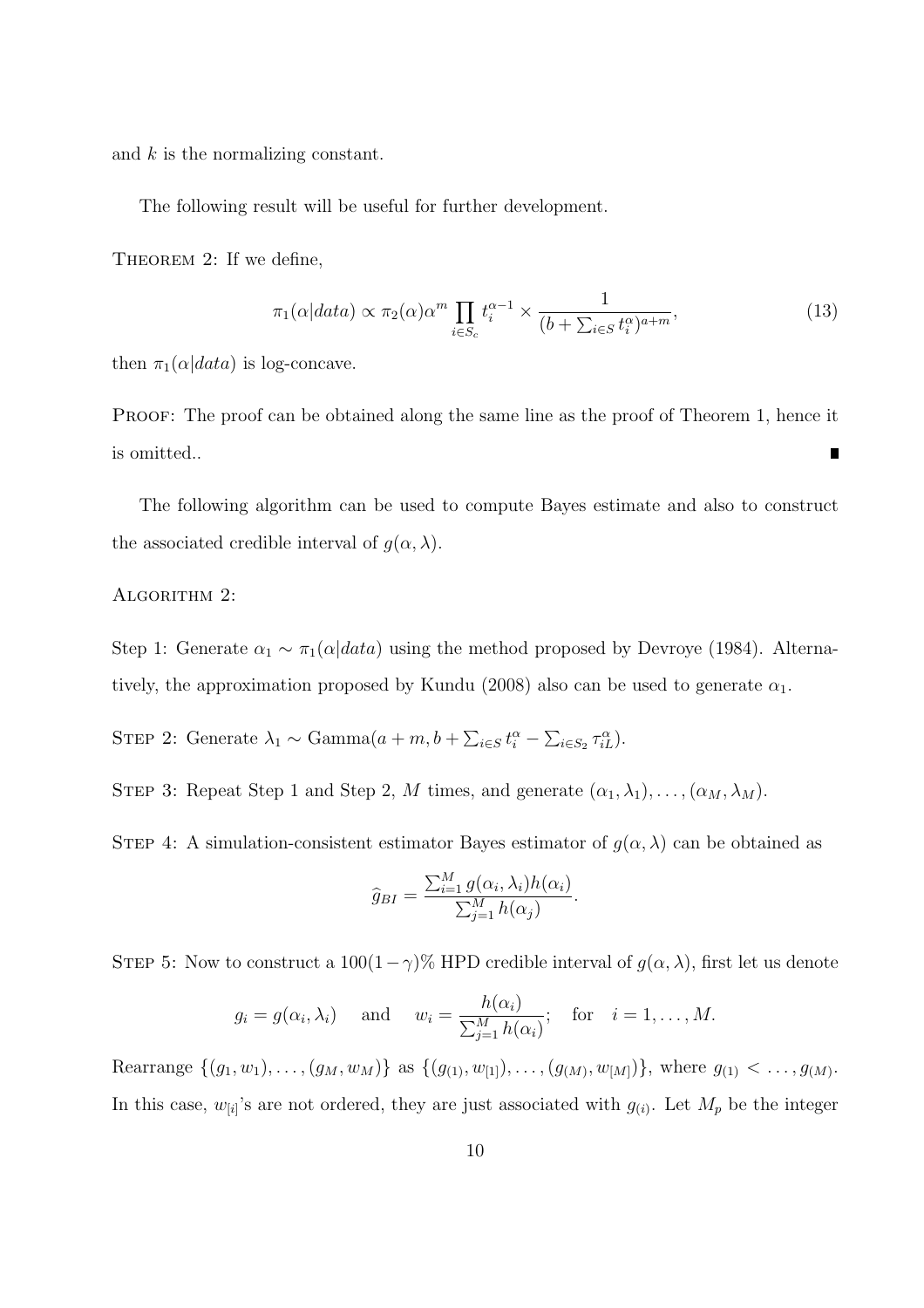satisfying

$$
\sum_{i=1}^{M_p} w_{[i]} \le p < \sum_{i=1}^{M_p+1} w_{[i]}
$$

for  $0 \leq p \leq 1$ . A  $100(1 - \gamma)$ % HPD credible interval of  $g(\alpha, \lambda)$  can be obtained as  $(g_{(M_b)}, g_{(M_{b+1-\gamma})}),$  for  $\delta = w_{[1]}, w_{[1]}+w_{[2]}, \ldots,$  $\sum_{n=1}^{M_1-1}$  $i=1$  $w_{[i]}$ . Therefore, a 100 $(1-\gamma)$ % HPD credible interval of  $g(\alpha, \lambda)$  becomes  $(g_{(M_{\delta^*})}, g_{(M_{\delta^*+1-\gamma})})$ , where

$$
g_{(M_{\delta^*+1-\gamma})} - g_{(M_{\delta^*})} \le g_{(M_{\delta+1-\gamma})} - g_{(M_{\delta})} \quad \text{for all} \quad \delta.
$$

In this paper we have proposed both the Gibbs sampling and importance sampling procedures to compute the Bayes estimates and the associated HPD credible intervals. Both the methods will produce simulation consistent Bayes estimates and the associated HPD credible intervals. Since in general it is known that the Gibbs sampling procedure requires less number replications than importance sampling procedure for convergence, we prefer to use Gibbs sampling procedure, provided the sufficient condition stated in Theorem 1 holds true. Otherwise, we can always use the importance sampling procedure in this case.

# 4 Simulation and Data Analysis

In this section we perform the analysis of two data sets: (1) one simulated and (2) one real data set, mainly to see how the proposed methods work in practice.

#### 4.1 SIMULATED DATA SET

In this subsection we have analyzed one simulated data set. We have generated the data using the similar procedure adopted by Balakrishnan and Mitra (2012). The authors were trying to mimic the lifetime of the transformer data of Hong et al. (2009), as it is not available for confidential reason. The steps which have been used for data generation are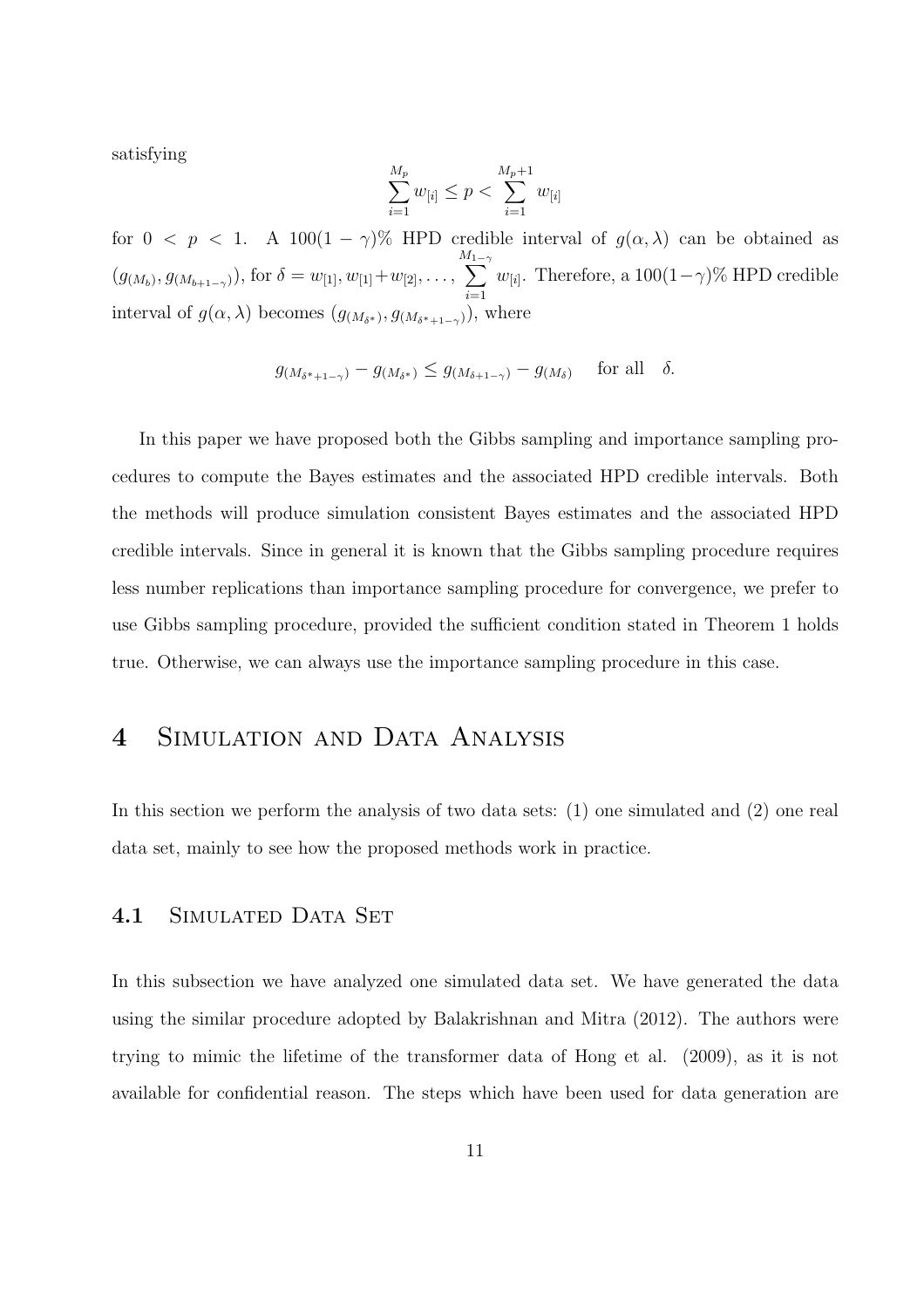as follows. First of all, to incorporate certain percentage of truncation into the data, the truncation percentage has been fixed. We have fixed the truncation percentage as 30%. Then with this fixed percentage of truncation, the installation years are sampled with prefixed probabilities, from an arbitrary set of years. Using the same parameter values as in Balakrishnan and Mitra (2012), lifetime of the transformer are generated using Weibull distribution with

$$
\alpha = 3.0
$$
 and  $\beta = \frac{1}{\lambda^{1/\alpha}} = 35.$ 

The sample size has been chosen as  $n = 100$ . Installation years was split into two parts: (1960-1964) and (1980,1989). Equal probabilities were assigned to the different years, i.e. for the prior 1960-1964, a probability of 0.2 was attached to each year, and for the period 1980-1989, a probability of 0.1 was attached to each year. As in Hong et al. (2009), the truncation year has been fixed as 1980, and the censoring year has been fixed as 2008.

Since the data are left truncated, no information on the lifetime of the transformer is available if the year of failure is before 1980. Therefore, if the year of failure of a transformer is obtained to be a year before 1980, then that observation has been discarded, and a new lifetime is simulated for that particular item. The above set up produced, along with the desired level of truncation, sufficiently many censored observations. The data set is provided in Table 7. Out of the 100 observations, 30 observations are left truncated, and out of these 3 observations are right censored also. Out of 70 observations which are not left truncated 50 observations are right censored. We compute the Bayes estimates with respect to the squared error loss functions and the associated HPD credible intervals of  $\alpha$  and  $\beta$  only.

We would like to compute the Bayes estimates of the unknown parameters and the associated HPD credible intervals. To compute Bayes estimates we need to specify  $\pi(\alpha)$ . We take  $\pi(\alpha) = \text{Gamma}(c, d)$ . It is already assumed  $\lambda \sim \text{Gamma}(a, b)$ , and they are independently distributed. Since we do not have any proper prior informations, we take  $a = b = c = d$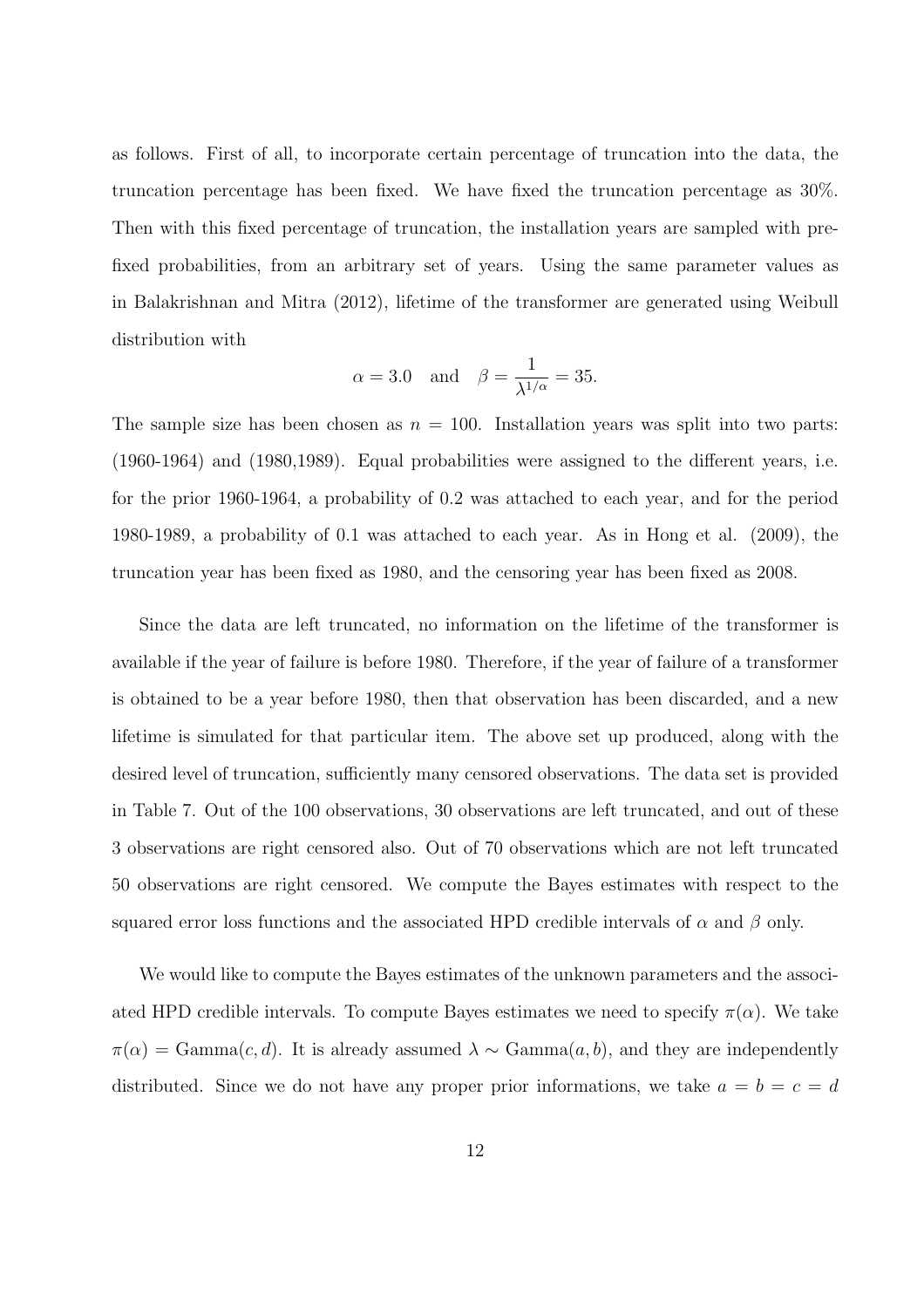$= 0.0001$ , as suggested by Congdon (2014). Note that the mean of the prior distribution is 1, where as the variance of the prior distribution is 10000. Therefore, it makes the prior density function to be very flat, and it becomes almost non-informative.



Figure 1: The plot of  $u(x)$  as defined in (11) for simulated data.

First we want to use Gibbs sampling method to compute the Bayes estimates of the unknown parameters and also construct the associated 95% HPD credible intervals. It is difficult to check the assumption (11) theoretically. We plot the function  $u(\alpha)$  in Figure 1, and it suggests that  $u(\alpha) \geq 0$ . Therefore,  $\pi(\alpha|data)$  is log-concave, and we can we use Algorithm 1, to compute the Bayes estimates of  $\alpha$  and  $\beta$  and their associated 95% HPD credible intervals. To generate samples from  $\pi(\alpha|data)$  we have tried the methods by Devroye (1984) and Kundu (2008). They provide almost identical results. We take different M values, namely 1000, 5000 and 10000, to check the convergence of the Gibbs sampling procedure. We report the Bayes estimates and the associate 95% HPD credible intervals in Table 1. It is clear from Table 1 that for  $M = 10000$ , the results based on Gibbs sampling procedure stabilize.

We provide the posterior PDF of  $\alpha$ , and the histogram of the generated  $\alpha$  in Figure 2 for  $M = 10000$ . The posterior PDF of  $\beta$  is provided in Figure 3. The Bayes estimates of  $\alpha$  and  $\beta$  based on Gibbs sampling procedures are 2.8913 and 29.7019, respectively. The associated 95% HPD credible intervals are (2.2281, 3.5655) and (22.8088, 42.5628), respectively.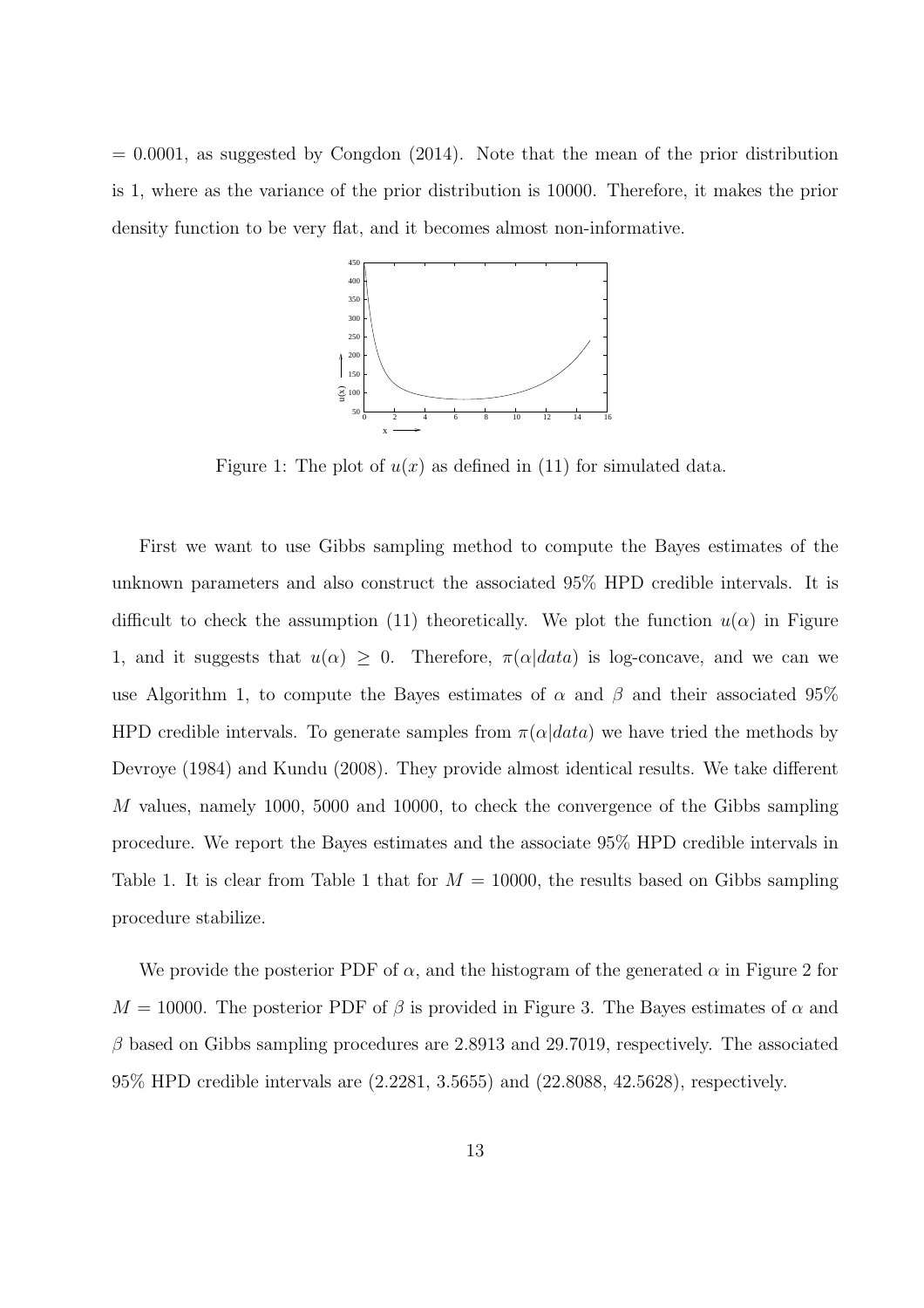| Replications   BE of $\alpha$ |        | HPD CI of $\alpha$ | BE of $\beta$ | HPD CI of $\beta$  |
|-------------------------------|--------|--------------------|---------------|--------------------|
|                               |        |                    |               |                    |
| 1000                          | 2.8740 | (2.2390, 3.5398)   | 29.7258       | (23.0021, 42.6355) |
| 5000                          | 2.8864 | (2.2259, 3.5628)   | 29.6968       | (22.8099, 42.5615) |
| 10000                         | 2.8913 | (2.2281, 3.5655)   | 29.7019       | (22.8088, 42.5628) |

Table 1: Bayes estimates and the associate HPD credible intervals of  $\alpha$  and  $\beta$  for different M.



Figure 2: The posterior PDF of  $\alpha$ , and the histogram of generated  $\alpha$ .

Censoring plays an important role in the inference procedure. To see the effect of censoring we have considered two different censoring years, namely 2005 and 2000. For the censoring year 2005 (2000), it is observed that out of 70 observations which are not left truncated 54 (61) observations are right censored, and out of 30 observations which are left truncated 4 (6) observations are right censored. We have used the same prior distributions as before and  $M = 10000$ . We obtain the Bayes estimates of  $\alpha$  and  $\beta$  and the associated 95% HPD credible intervals. The results are presented in Table 2. It is clear from the table values that the censoring has more effect on the scale parameter than on the shape parameter.

#### 4.2 CHANNING HOUSE DATA

The data set has been obtained from a retirement center in Palo Alto, California, and it is popularly known as 'Channing House Data set'. This data set consists of 97 men and 365 women, and it was collected between the opening of the house in calendar time  $\tau_L$  =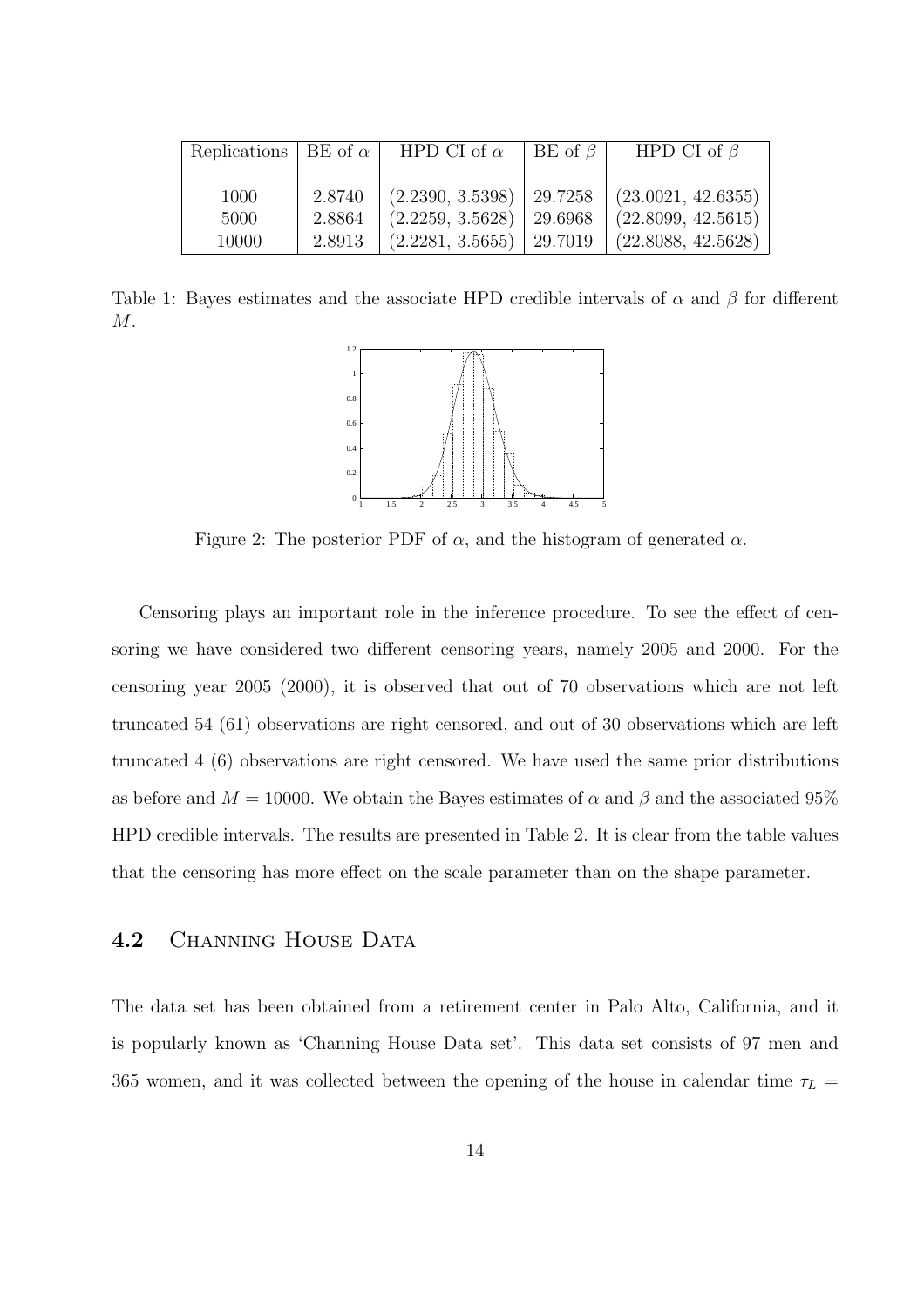

Figure 3: The histogram of the generated posterior of  $\lambda$ .

| Censoring Year   BE of $\alpha$ |        | HPD CI of $\alpha$ | BE of $\beta$ | HPD CI of $\beta$                                   |
|---------------------------------|--------|--------------------|---------------|-----------------------------------------------------|
|                                 |        |                    |               |                                                     |
| 2005                            | 2.9620 |                    |               | $(2.2711, 3.6644)$   27.2913   $(20.5558, 40.2947)$ |
| 2000                            | 3.0169 |                    |               | $(2.2564, 3.7898)$   24.6767   $(17.9261, 38.8681)$ |

Table 2: Bayes estimates and the associate HPD credible intervals of  $\alpha$  and  $\beta$  for different censoring years.

1965 (year) and  $\tau_R = 1975.5$  (year). One important feature of all these individuals is that all of them were covered by a health care program provided by the center. It ensures an easy access to medical care without having an additional burden to the resident. There is only one restriction on the admission to this center is that an individual must be an age of 60, before he/she can enter to this center. A person might die before  $\tau_R$ , otherwise, he/ she survives till  $\tau_R$ . The data set has the following information of an individual: (a) age (months) of entry into the center, (b) age (months) of death or left retirement home, (c) Gender (male or female), (d) Censoring variable (death or alive). Clearly, here age (months) of entry into the center has to be more than 720, and all the data are left truncated. The main purpose of this analysis is to study the survival time of the population who were born before  $\tau_0 = 1975.5$  - 60.0 = 1915.5, and whether there is significant difference between the survival times of males and females. The original data were obtained from Prof. Pao-Sheng Shen, and the authors are thankful to him.

In this case all the data are left truncated, as all the residents of this center have to be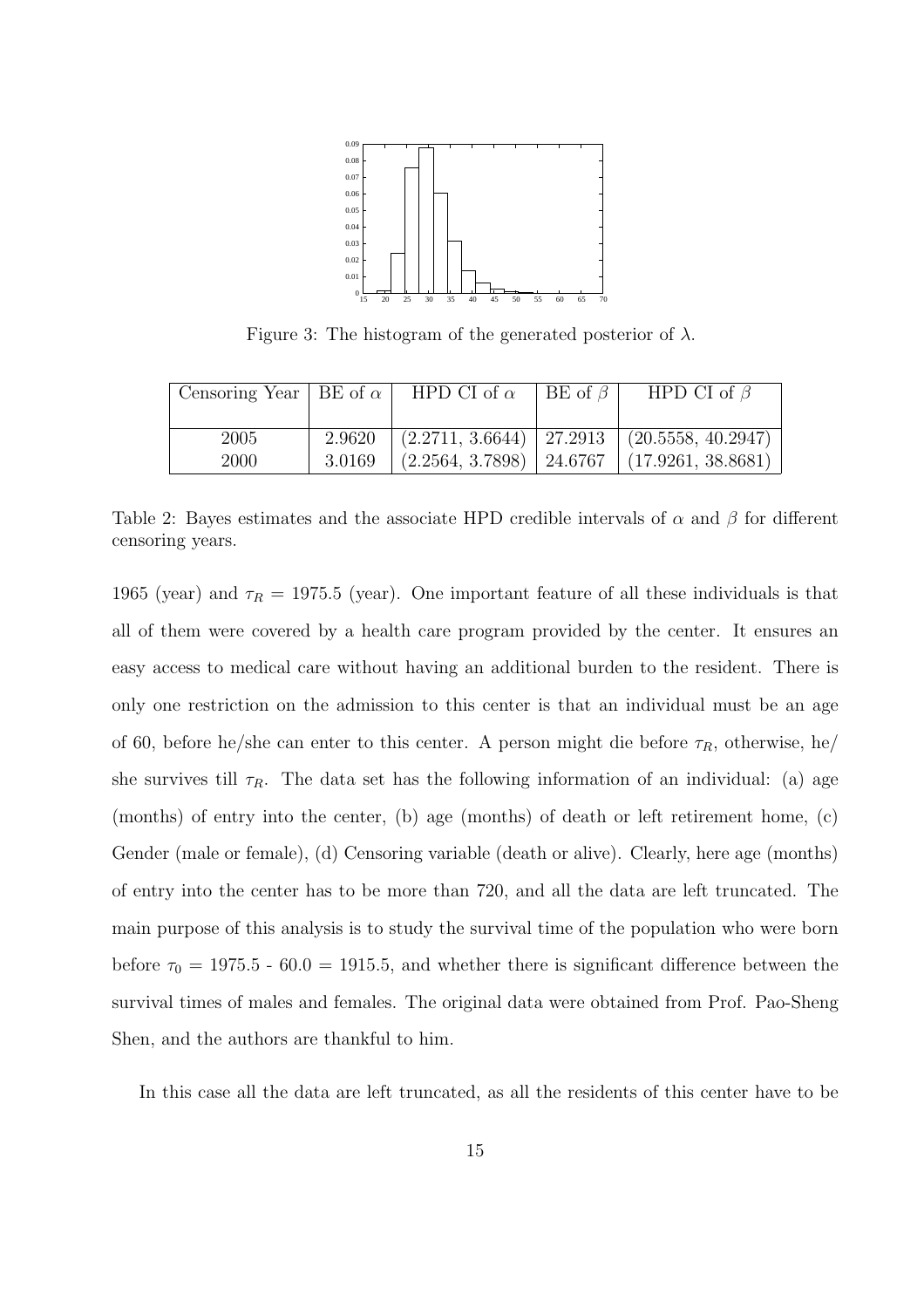| Group    | Size | Complete   Min. Age |       | Max Age | Med. Age | Med. Age |
|----------|------|---------------------|-------|---------|----------|----------|
|          |      | Lifetime            | Entry | Entry   | Entry    | Complete |
| Male     | 97   | 51                  | 751   | 1073    | 919      | 1002     |
| Female   | 365  | 235                 | 733   | 1140    | 899      | 978      |
| Combined | 462  | 286                 | 733   | 1140    | 900      | 981      |

Table 3: Basic statistics of the Channing-Home data

| Group    | MLE                  | - MLE        | Conf. Int.       | Conf. Int.       | Log-likelihood |  |  |
|----------|----------------------|--------------|------------------|------------------|----------------|--|--|
|          | of $\alpha$          | of $\lambda$ | of $\alpha$      | of $\lambda$     | value          |  |  |
| Male     | $2.1877 \mid 0.6078$ |              | (1.6165, 2.7589) | (0.4954, 0.7202) | $-111.1805$    |  |  |
| Female   | $3.1705 \mid 0.2811$ |              | (2.2964, 4.0451) | (0.2324, 0.3298) | $-23.6884$     |  |  |
| Combined | 2.3189               | 0.5429       | (1.7174, 2.9204) | (0.4831, 0.6027) | -136.7686      |  |  |

Table 4: MLEs, associated 95% confidence intervals and the log-likelihood values.

at least 60 years of age. We provide some basic statistics of the data in the Table 3. We present the minimum age of entry, maximum age of entry and the median age of entry for male, female and overall samples. We also present the median age observed of the complete lifetime for male, female and overall samples. Before going to analyze the data we subtract 720 (60  $\times$  12) and divide by 200 to each observation. It is not going to make any difference in the inferential part.

We assume that the lifetime distribution of the individual follow a two-parameter Weibull distribution given by (1). First we obtain the maximum likelihood estimators of the unknown parameters, and the results are presented in Table 4. Based on the log-likelihood values (using likelihood ratio test) we cannot make a distinction between the two groups. Hence, we work with the combined group.

Now we would like to compute the Bayes estimates of the unknown parameters and the associated 95% HPD credible intervals. We use the same gamma priors on  $\alpha$  and  $\lambda$ as in the previous problem. Since in this case also we do not have any prior information on the unknown parameters, we have taken the same set of hyperparameters as in the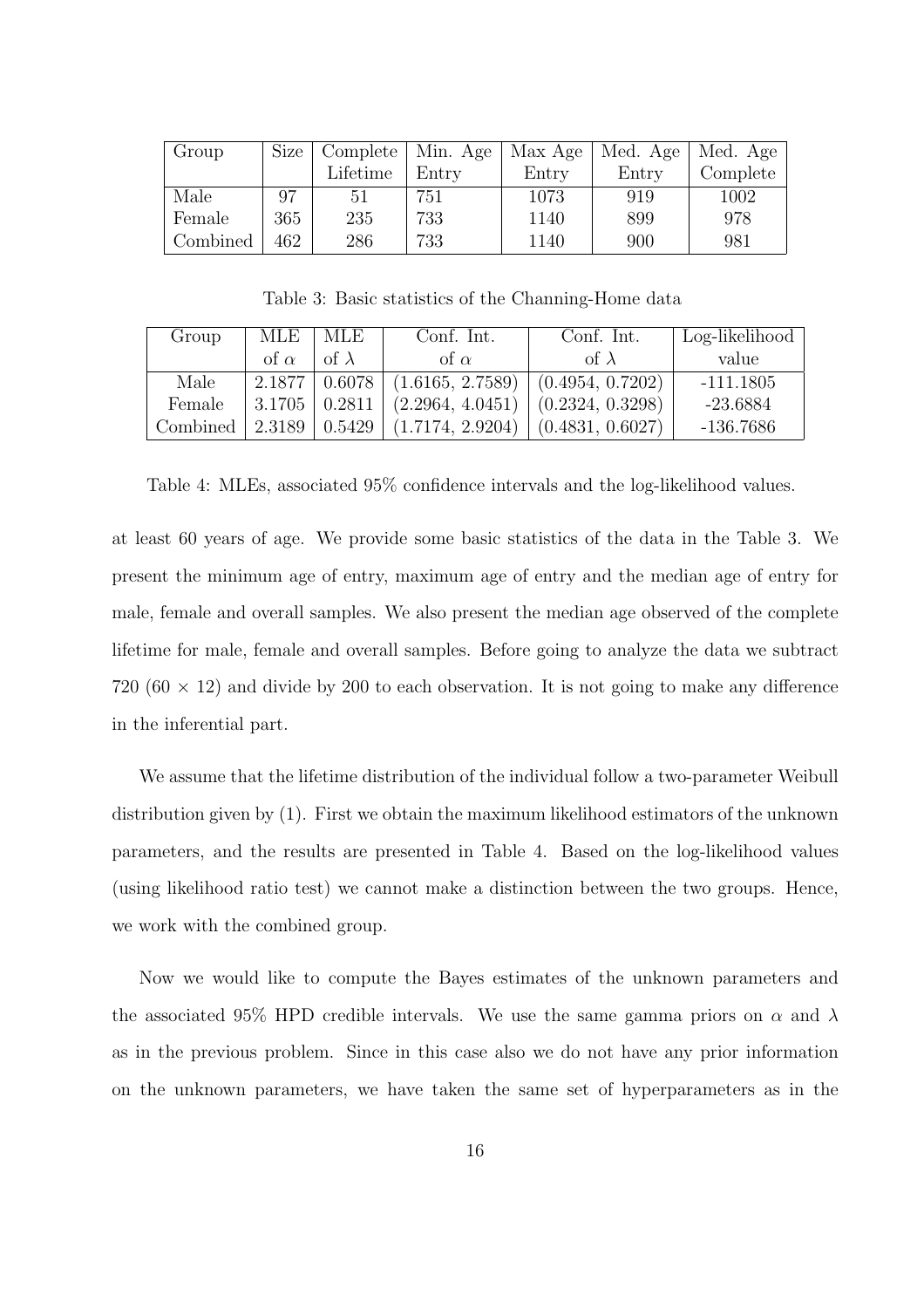previous example. First we would like to check whether this data set satisfies the condition (11). We provide the plot of the function  $u(\alpha)$  in Figure 4. It is clear that Channing House data set does not satisfy the condition (11). Therefore, it is not possible to conclude that the posterior distribution of  $\alpha$  is log-concave. Hence, we cannot use Gibbs sampling procedure to compute the Bayes estimates and the associated credible intervals. We need to use importance sampling procedure in this case. We use Algorithm 2 to compute Bayes estimates and the associated HPD credible intervals.



Figure 4: The plot of  $u(x)$  as defined in (11) for Channing House data.



Figure 5: The posterior PDF of  $\alpha$ , and the histogram of generated  $\alpha$  for Channing House data set.

Based on Algorithm 2, the Bayes estimates of  $\alpha$  and  $\lambda$  are 3.6514 and 0.1566, and the associated 95% HPD credible intervals are (3.3779, 3.9428) and (0.1341, 0.1791), respectively. The above results are based on 10000 replications.

Note that Theorem 1 provides a sufficient condition for the posterior distribution function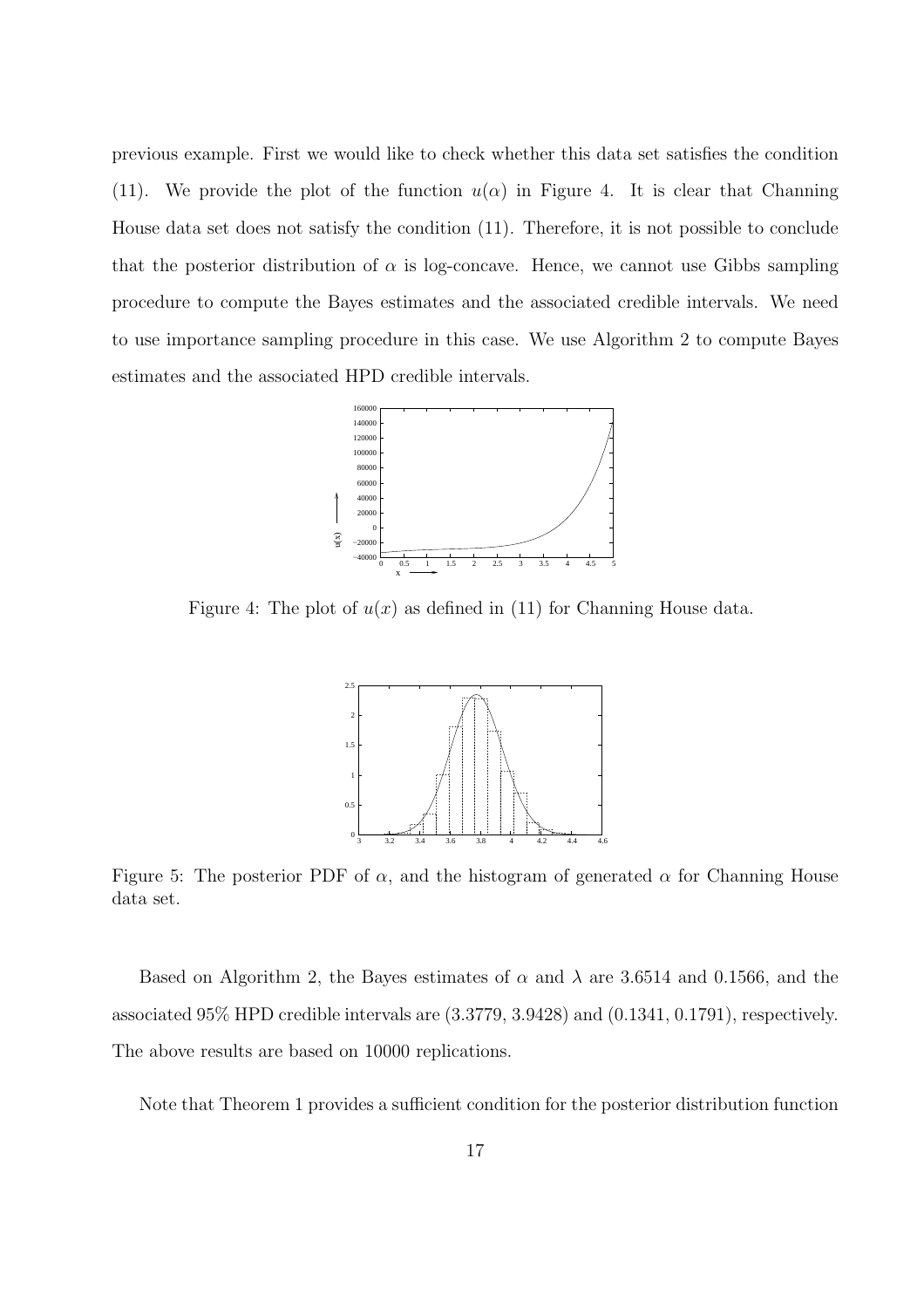

Figure 6: The histogram of generated  $\lambda$  for Channing House data set.

of  $\alpha$  to be log-concave. We would like to explore the posterior distribution function. We plot the posterior PDF of  $\alpha$  in Figure 5. It seems it can be approximated by a normal distribution, which also has a log-concave PDF. Hence, in this case also Gibbs sampling procedure can be used. We have generated  $\alpha$  from the approximated normal distribution and the corresponding histogram is also plotted along with PDF in the same figure. The normal approximation works very well in this case. We have generated the corresponding  $\lambda$ also as in Step 2 of Algorithm 1. The generated  $\alpha$  has been plotted in Figure 6. Based on the above normal approximation we obtain the Bayes estimates of  $\alpha$  and  $\lambda$  as 3.7805 and 0.1451 respectively. The associated 95% HPD credible intervals become (3.4432, 4.1177) and (0.1212, 0.1794), respectively. Gibbs sampling procedure is also based on 10000 replications.

## 5 PREDICTION ISSUES

#### 5.1 PREDICTION FOR THE REMAINING LIFE

In this section, we develop a Bayesian prediction interval procedure to capture, with 100(1−  $\gamma$ % confidence, the future failure time of an individual item, conditioning on its survival until its present age  $t_i$ . The CDF for the lifetime of an item conditioning on its survival until time  $t_i$  is

$$
F(t|t_i, \alpha, \lambda) = P(T \le t | T > t_i, \alpha, \lambda) = 1 - e^{-\lambda(t^{\alpha} - t_i^{\alpha})}; \quad t > t_i.
$$
\n(14)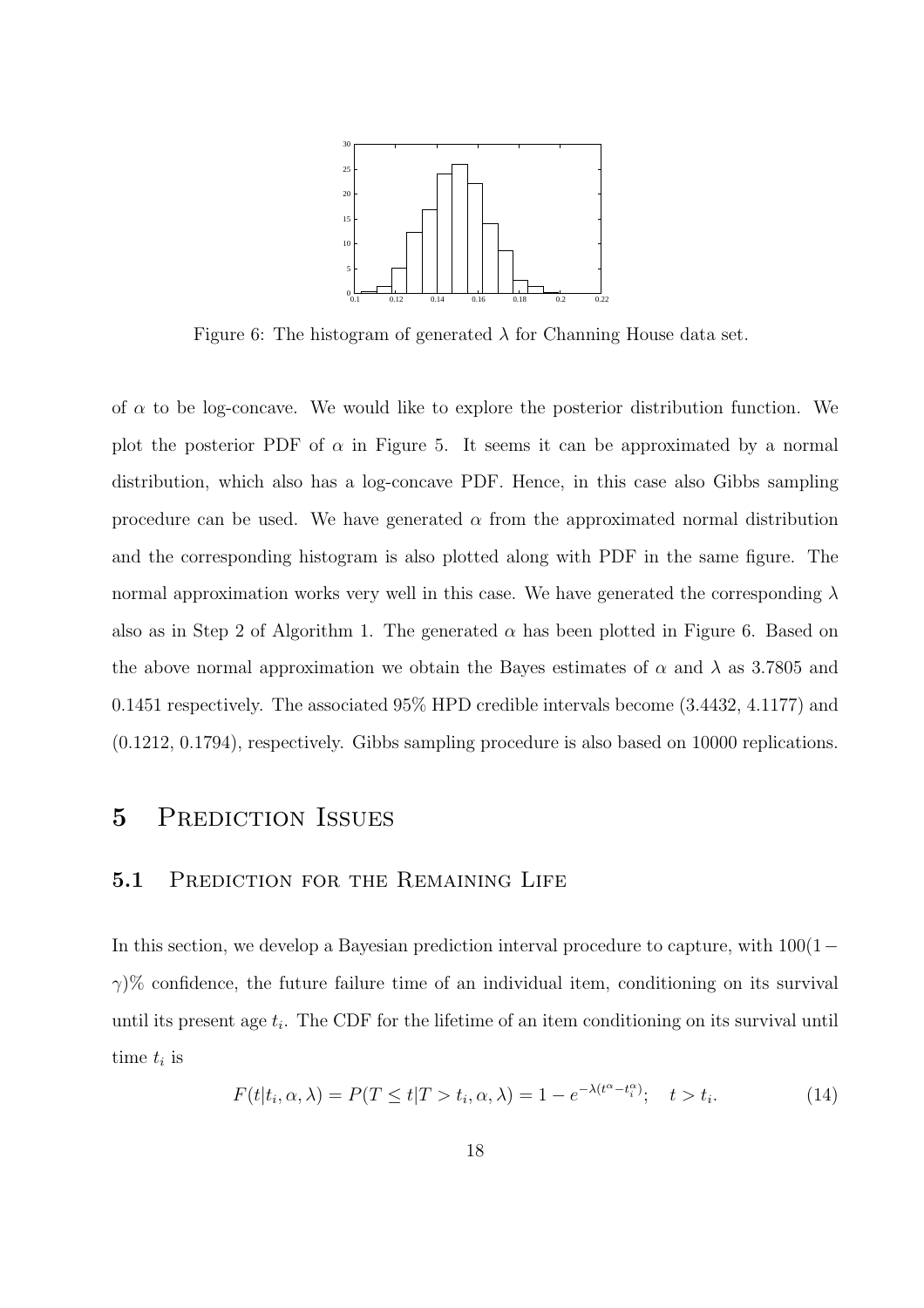The associated PDF and survival function for  $t > t_i$  become, respectively

$$
f(t|t_i, \alpha, \lambda) = \alpha \lambda t^{\alpha - 1} e^{-\lambda (t^{\alpha} - t_i^{\alpha})}; \quad t > t_i
$$
  

$$
S(t|t_i, \alpha, \lambda) = e^{-\lambda (t^{\alpha} - t_i^{\alpha})}; \quad t > t_i.
$$

Therefore, if we denote the predictive density of T given  $T > t_i$  as  $f^*(t|t_i)$ , for  $t > t_i$ , under squared error loss function, then

$$
f^*(t|t_i) = E_{Posterior} [f(t|t_i, \alpha, \lambda)],
$$

and similarly, the predictive survival function of  $T$  given  $T > t_i$  can be obtained as

$$
S^*(t|t_i) = E_{Posterior}\left[S(t|t_i, \alpha, \lambda)\right].
$$

Therefore, if the shape parameter  $\alpha$  is known, under the same prior assumption of  $\lambda$  as before,

$$
f^*(t|t_i) = \frac{a+m+1}{t^{\alpha} - t_i^{\alpha} + b + \sum_{j \in S} t_j^{\alpha} - \sum_{j \in S_2} \tau_{jL}^{\alpha}}}{\frac{a+m}{t^{\alpha} - t_i^{\alpha} + b + \sum_{j \in S} t_j^{\alpha} - \sum_{j \in S_2} \tau_{jL}^{\alpha}}}.
$$

When the shape parameter is also unknown, then

$$
f^*(t|t_i) = \int_0^\infty \int_0^\infty f(t|t_i, \alpha, \lambda) \pi(\alpha, \lambda | data) d\alpha d\lambda
$$
  
\n
$$
= \int_0^\infty \int_0^\infty \alpha \lambda t^{\alpha-1} e^{-\lambda(t^\alpha - t_i^\alpha)} \pi(\alpha, \lambda | data) d\alpha d\lambda,
$$
  
\n
$$
S^*(t|t_i) = \int_0^\infty \int_0^\infty S(t|t_i, \alpha, \lambda) \pi(\alpha, \lambda | data) d\alpha d\lambda
$$
  
\n
$$
= \int_0^\infty \int_0^\infty e^{-\lambda(t^\alpha - t_i^\alpha)} \pi(\alpha, \lambda | data) d\alpha d\lambda.
$$

Here  $\pi(\alpha, \lambda)$  is the posterior distribution of  $\alpha$  and  $\lambda$  given the data defined as in (8). It is clear they cannot be obtained in explicit forms. Again, we can use Algorithm 1 (Gibbs sampling) or Algorithm 2 (Importance sampling) to compute  $f^*(t|t_i)$  and  $S^*(t|t_i)$  and the associated HPD credible intervals exactly as described in Section 3.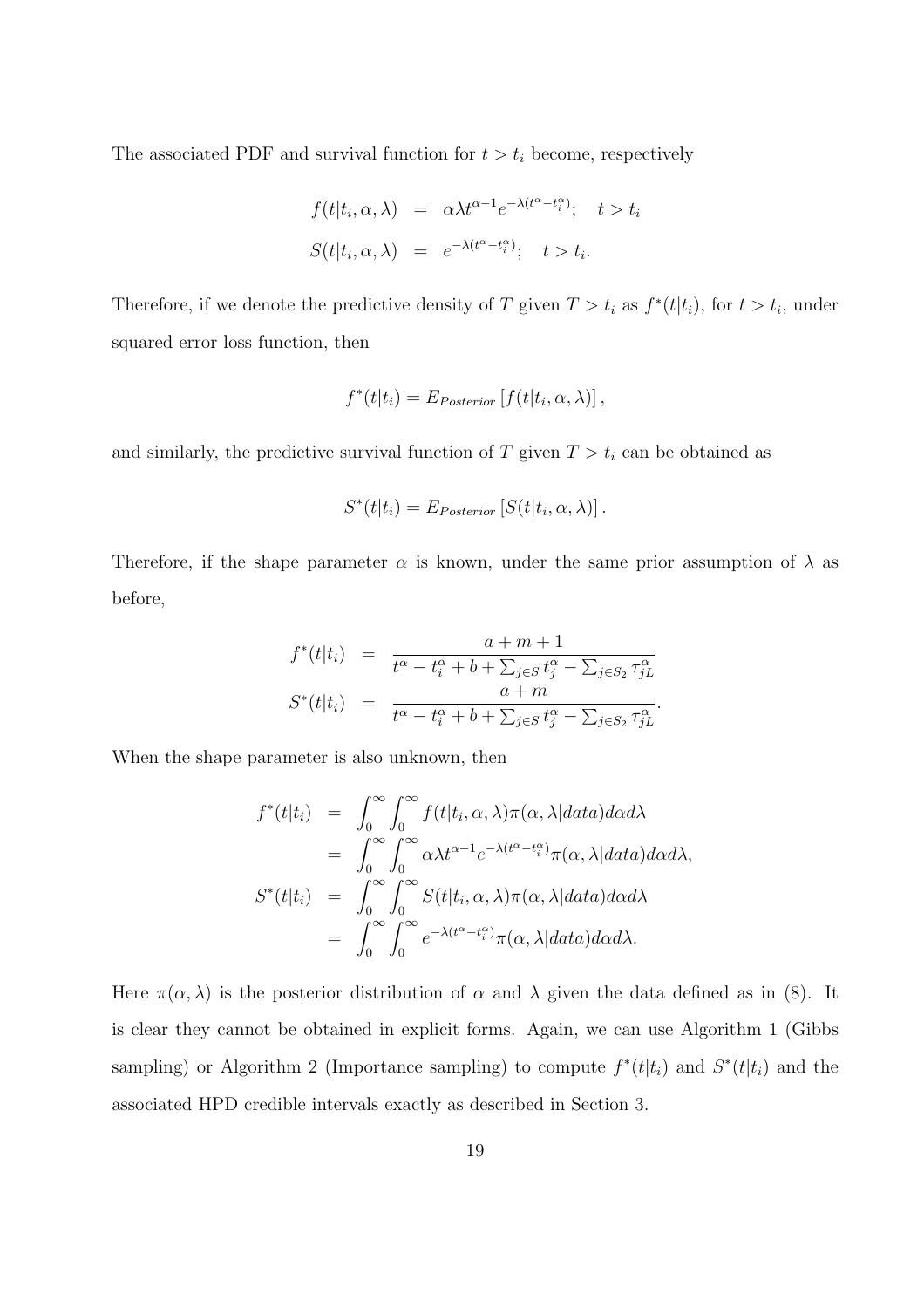# 5.2 PREDICTION FOR THE CUMULATIVE NUMBER OF FAILURES IN AN **INTERVAL**

Suppose the *i*-th item belongs to  $S_{11} \cup S_{21}$ , and  $t_i$  denotes the censored time of the *i*-th item. Further [L, R] is a fixed interval, and it is assumed that  $t^* < L$ , where

$$
t^* = \max\{t_i, i \in S_{11} \cup S_{21}\}.
$$

In this section we would like to predict the expected number of failures within the interval [L, U], out of  $n_{11} + n_{21}$  items which belong to  $S_{11} \cup S_{21}$ . The problem can be formulated as follows. Let  $Z_i$  be a Bernoulli random variable as follows:

$$
Z_i = \begin{cases} 1 & \text{if } i \text{-th item fails within } [L, R] \\ 0 & \text{otherwise,} \end{cases}
$$
 (15)

and we want to compute

$$
J = \sum_{i \in S_{11} \cup S_{21}} E(Z_i). \tag{16}
$$

It is immediate that for  $i \in S_{11} \cup S_{21}$ , then

$$
E(Z_i) = P(Z_i = 1) = P(L < T_i \le U | T > t_i) = S(L | t_i, \alpha, \lambda) - S(U | t_i, \alpha, \lambda)
$$

$$
= e^{\lambda t_i^{\alpha}} \left( e^{-\lambda L^{\alpha}} - e^{-\lambda U^{\alpha}} \right).
$$

Hence,

$$
J = \left( e^{-\lambda L^{\alpha}} - e^{-\lambda U^{\alpha}} \right) \sum_{i \in S_{11} \cup S_{21}} e^{\lambda t_i^{\alpha}}.
$$

Therefore, the Bayes estimate of J with respect to the squared error loss function and the associated credible interval can be obtained along the same line as the method developed in Section 3.

### 5.3 CHANNING HOUSE DATA REVISITED

In this section we reconsider the Channing house data set and first obtain the survival probability till the time point  $t + k$  for  $k > 0$ , given that the individual has survived till the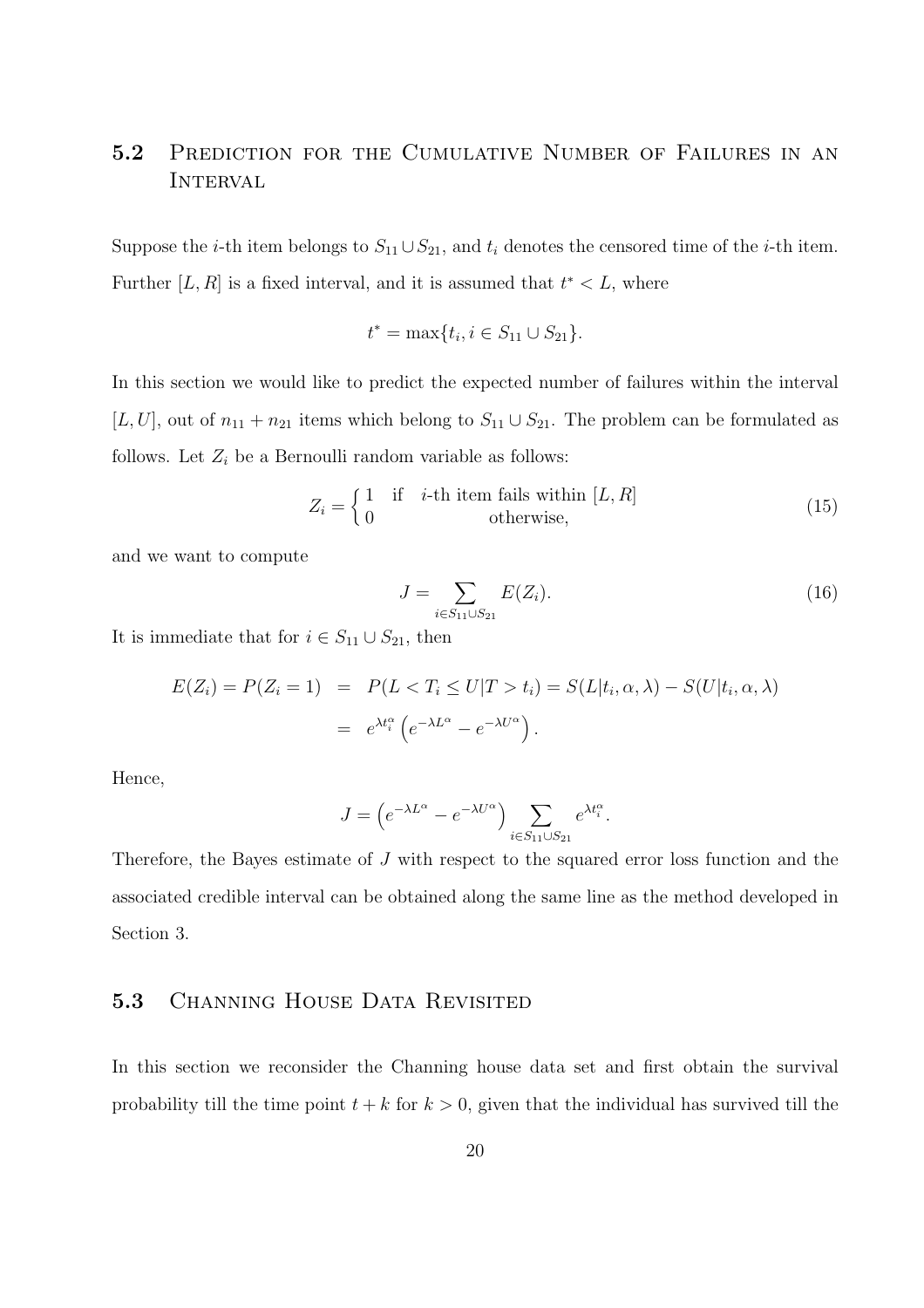time point point  $t$ . We have used the same prior distributions and the same hyperparameters as in Section 4. We report the Bayes estimates of the survival probabilities and the associated 95% HPD credible intervals for different k, namely  $k = 5$ , 10 and 15. The results are presented in Table 5.

| t. | $t+5$          | $t+10$         | $t+15$         |
|----|----------------|----------------|----------------|
|    |                |                |                |
| 60 | 0.998          | 0.978          | 0.904          |
|    | (0.997, 0.999) | (0.969, 0.985) | (0.883, 0.924) |
| 65 | 0.980          | 0.906          | 0.744          |
|    | (0.973, 0.986) | (0.885, 0.925) | (0.711, 0.777) |
| 70 | 0.924          | 0.759          | 0.513          |
|    | (0.910, 0.938) | (0.731, 0.789) | (0.474, 0.554) |
| 75 | 0.822          | 0.555          | 0.288          |
|    | (0.801, 0.842) | (0.518, 0.595) | (0.238, 0.332) |
| 80 | 0.676          | 0.342          | 0.117          |
|    | (0.645, 0.709) | (0.294, 0.395) | (0.081, 0.163) |

Table 5: Probability that an individual will survive till the time point  $t + k$ , given that the individual has survived till the time point  $t$ .

One interesting point has come out from this table is that if a person has survived longer then she/he has a more chance that she/he would live up to a certain age. For example  $P(T > 80|T > 65) < P(T > 80|T > 70)$  or  $P(T > 90|T > 75) < P(T > 90|T > 80)$ . Moreover, for the same value of  $k$ , the length of the HPD credible intervals increase with  $t$ .

Finally, we compute the expected number of deaths among 286 survived ones and the associated 95% HPD credible intervals for different age groups. The results are presented in Table 6.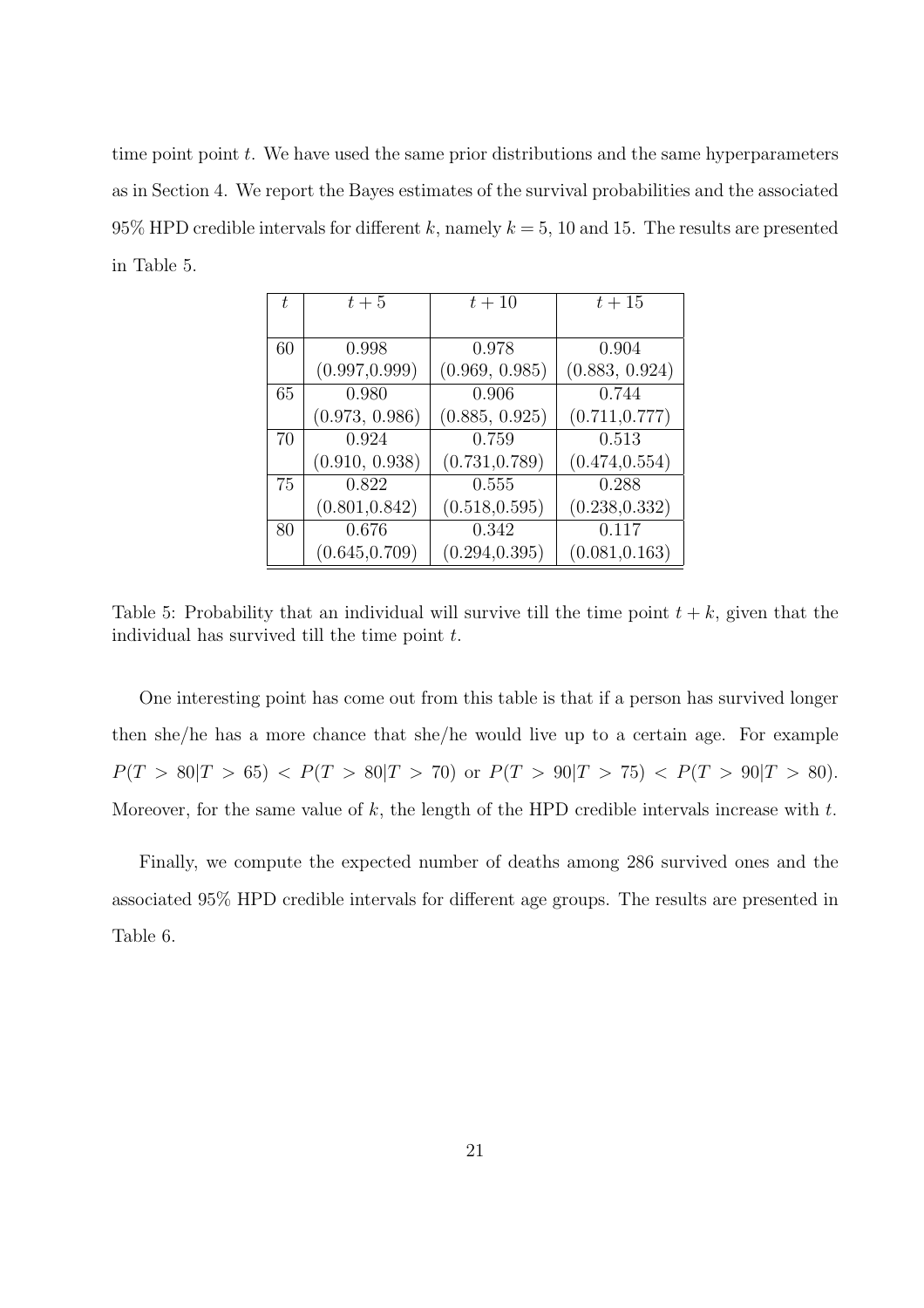| Age Group   70 - 75   75 - 80 |         |         | $80 - 90$  |
|-------------------------------|---------|---------|------------|
|                               | 21      | 46      | 140        |
| <b>HPDCI</b>                  | (17,25) | (42,51) | (129, 151) |

Table 6: The Bayes estimate of the expected number of failures  $(\widehat{J})$  and the associated 95% HPD credible intervals (HPDCI) for different age-groups.

### 6 Conclusions

In this paper we consider the Bayesian inference of the Weibull parameters when the data are left truncated and right censored. The usual maximum likelihood estimators may be misleading, hence, Bayesian inference seems to be a natural choice. We have considered fairly flexible priors on the scale and shape parameters, and propose to use Gibbs sampling technique to compute Bayes estimates of the unknown parameters and the associated credible intervals. Two data sets have been analyzed, and the performance of the proposed Bayes estimators are quite satisfactory. We further address some prediction issues also, namely the prediction for the remaining lifetime and prediction of the cumulative number of failures during a specific interval. It will be of interest to consider the case when there are some covariates also associated with each item/ individual. More work is needed along that direction.

### Acknowledgements:

The authors would like to thank two referees and the associate editor for their constructive comments on the earlier draft of this manuscript, which has helped us to improve the manuscript significantly.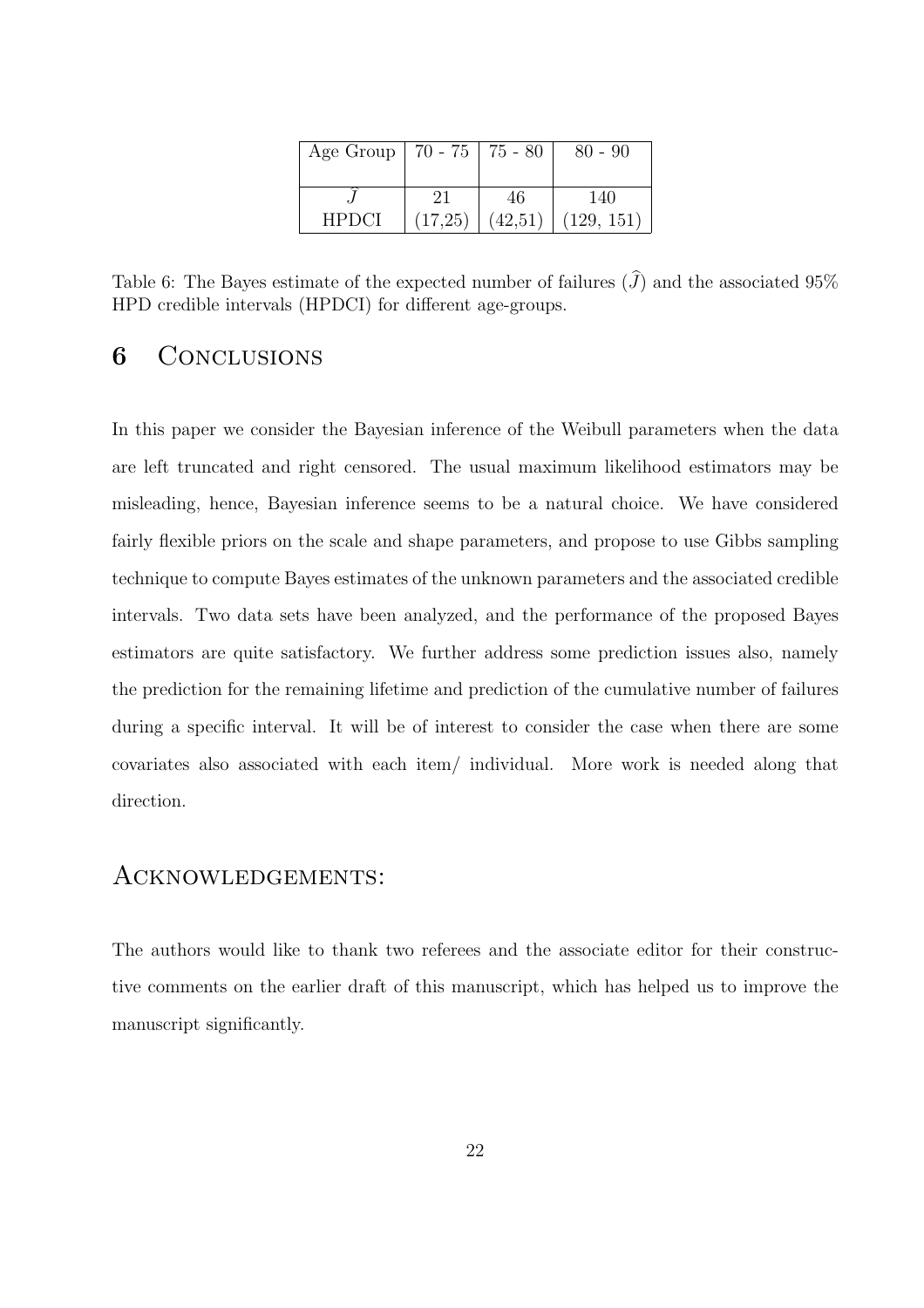# **APPENDIX**

PROOF OF THEOREM 1: We need to show that  $(10)$  is log-concave. Consider,

$$
\ln L(\alpha|data) = k + \ln \pi_2(\alpha) + m \ln \alpha + (\alpha - 1) \sum_{i \in S_c} \ln t_i - (a + m) \ln \left[ b + \sum_{i \in S} t_i^{\alpha} - \sum_{i \in S_2} \tau_{iL}^{\alpha} \right].
$$

Suppose that  $g(\alpha) = b + \sum$ i∈S  $t_i^\alpha-\sum$  $i \in S_2$  $\tau_{iL}^{\alpha}$ , then

$$
\frac{d}{d\alpha}g(\alpha) = g'(\alpha) = \sum_{i \in S} t_i^{\alpha} \ln t_i - \sum_{i \in S_2} \tau_{iL}^{\alpha} \ln \tau_{iL}
$$

$$
\frac{d^2}{d\alpha^2}g'(\alpha) = g''(\alpha) = \sum_{i \in S} t_i^{\alpha} (\ln t_i)^2 - \sum_{i \in S_2} \tau_{iL}^{\alpha} (\ln \tau_{iL})^2
$$

.

Note that

$$
g''(\alpha)g(\alpha) - (g'(\alpha))^2 = \sum_{i,j \in A} (\ln t_i - \ln t_j)^2 - \sum_{i,j \in B} (\ln t_i - \ln \tau_{jL})^2 + \sum_{i,j \in C} (\ln \tau_{iL} - \ln \tau_{jL})^2 \ge 0.
$$

Therefore, for  $b \geq 0$ ,  $d^2$  $\frac{d}{d\alpha^2} \ln \pi(\alpha|data) \leq 0$ . Hence, the result follows.

# References

- [1] Balakrishnan, N. and Mitra, D. (2011), "Likelihood inference for log-normal data with left truncated and right censoring with an illustration", *Journal of Statistical* Planning and Inference vol. 141, 3536 - 3553.
- [2] Balakrishnan, N. and Mitra, D. (2012), "Left truncated and right censored Weibull data and likelihood inference with an illustration", Computational Statistics and Data Analysis vol. 56, 4011 - 4025.
- [3] Balakrishnan, N. and Mitra, D. (2013), "Likelihood inference based on left truncated and right censored gamma distribution", IEEE Transactions on Reliability vol. 62, 679 - 688.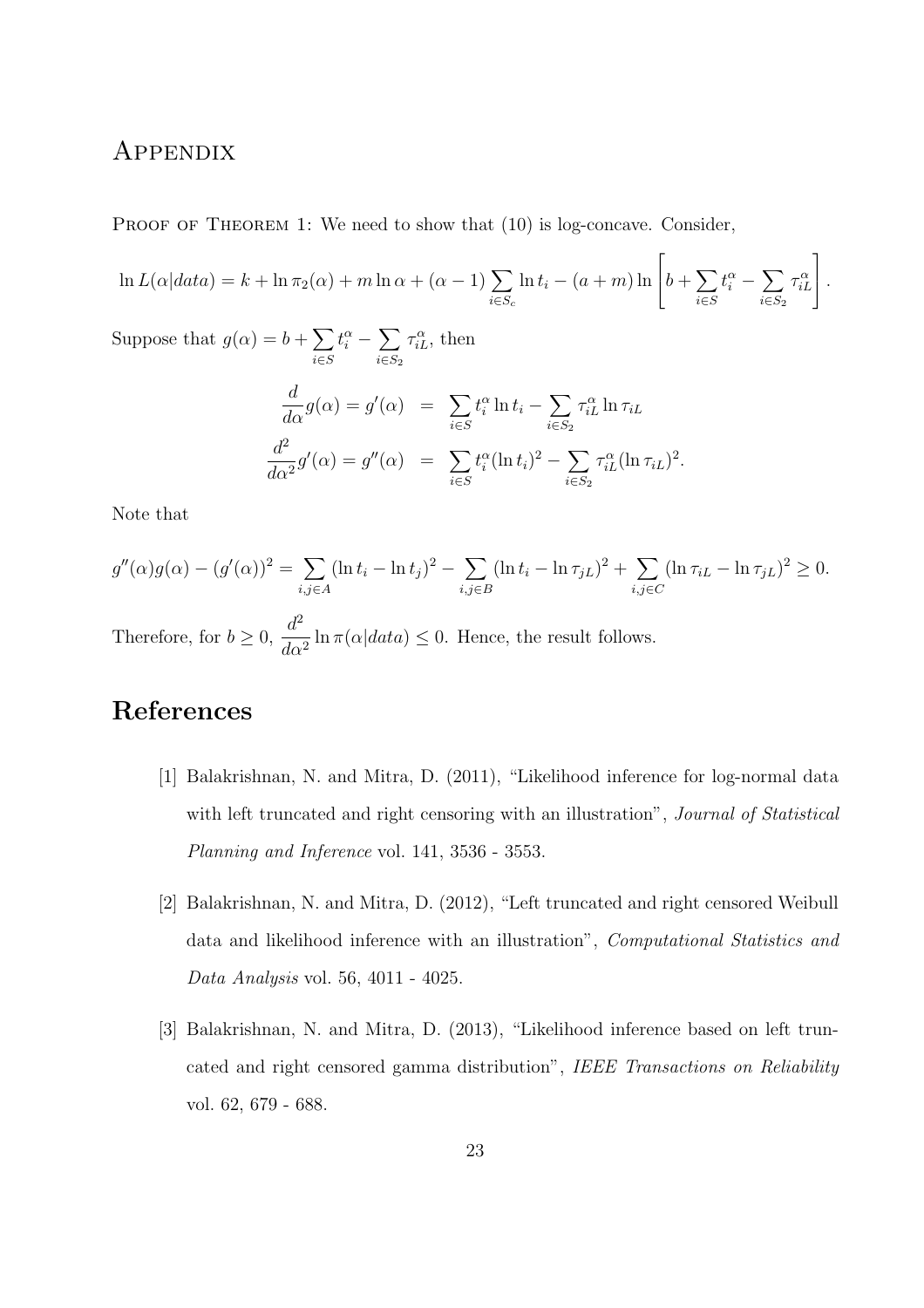- [4] Balakrishnan, N. and Mitra, D. (2014), "Some further issues concerning likelihood inference for left truncated and right censored log-normal data", Communications in Statistics - Simulation and Computation, vol. 43, 400 - 416.
- [5] Berger, J.O. and Sun, D. (1993), "Bayesian analysis for Poly-Weibull distribution", Journal of the American Statistical Association, vol. 88, 1412 - 1418.
- [6] Congdon, P. (2014), Applied Bayesian Modelling, 2nd edition, Wiley, New York.
- [7] Devroye, L. (1984), "A simple algorithm for generating random variables with logconcave density", Computing, vol. 33, 247 - 257.
- [8] Erto, P. (1980), "New practical Bayes estimators for the 2-parameter Weibull distribution", IEEE Transactions on Reliability Analysis, vol. 31, 194 - 197.
- [9] Geman, S. and Geman, A. (1984), "Stochastic relaxation, Gibbs distribution and the Bayesian reconstruction of images", IEEE Transactions on Pattern Analysis and Machine Intelligence, vol. 6, 721 - 740.
- [10] Hamada, M.S., Wilson, A., Reese, C.S. and Martz, H. (2008), Bayesian Reliability, Springer Science & Business Media, New York.
- [11] Hong, Y., Meeker, W.Q. and McCalley, J.D. (2009), "Prediction of remaining life of power transformers based on left truncated and right censored lifetime data", The Annals of Applied Statistics, vol. 3, 857 - 879.
- [12] Kaminskiy, M.P. and Krivtson, V.V. (1995), "A simple procedure for Bayesian estimation of the Weibull distribution", IEEE Transactions on Reliability Analysis, vol. 54, 612 - 616.
- [13] Kundu, D. (2008), "Bayesian inference and life testing plan for Weibull distribution in presence of progressive censoring", Technometrics, vol. 50, 144 - 154.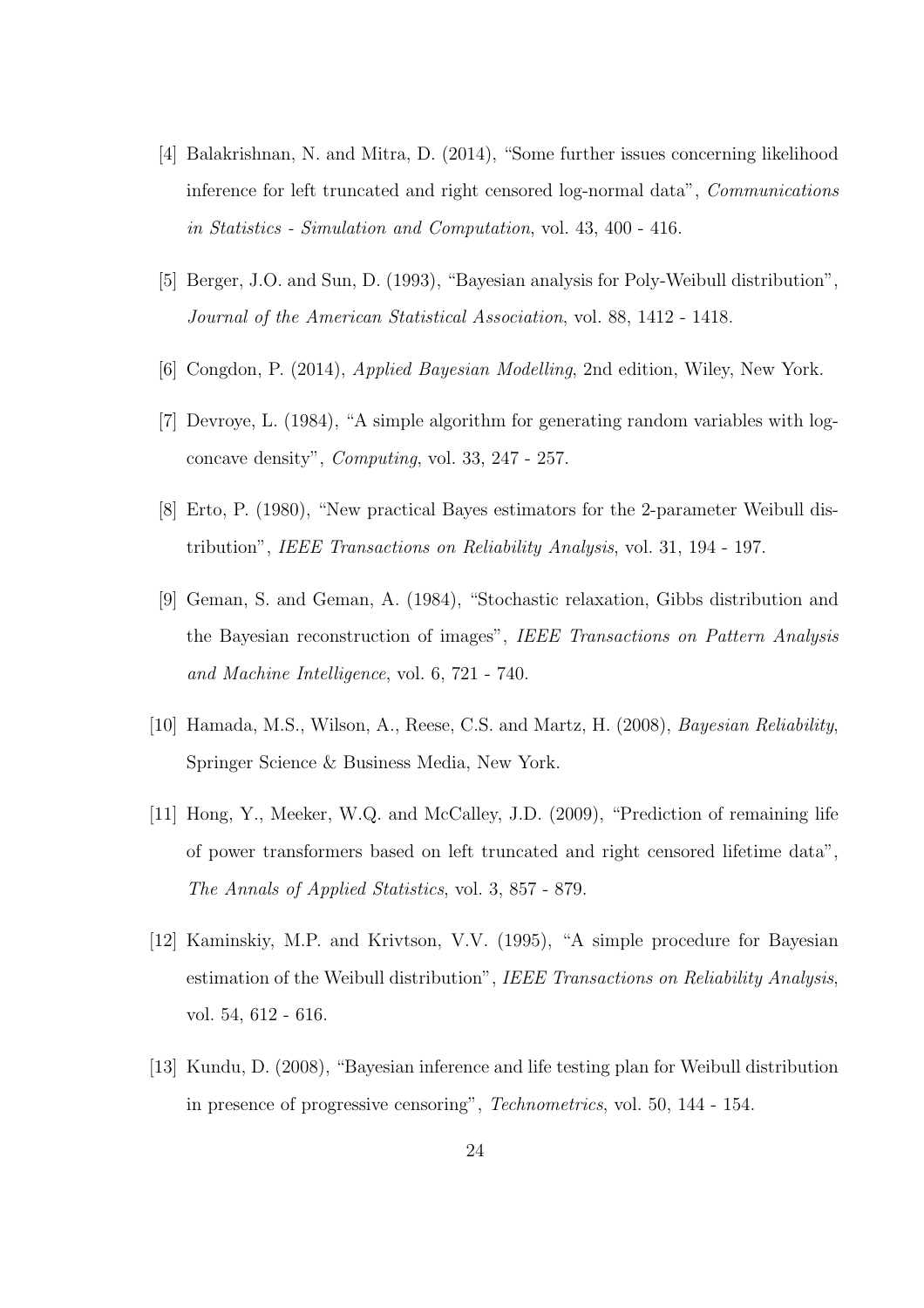[14] Pradhan, B. and Kundu, D. (2014), "Analysis of interval-censored data with Weibull lifetime distribution", Sankhya B, vol. 76, 120 - 139.